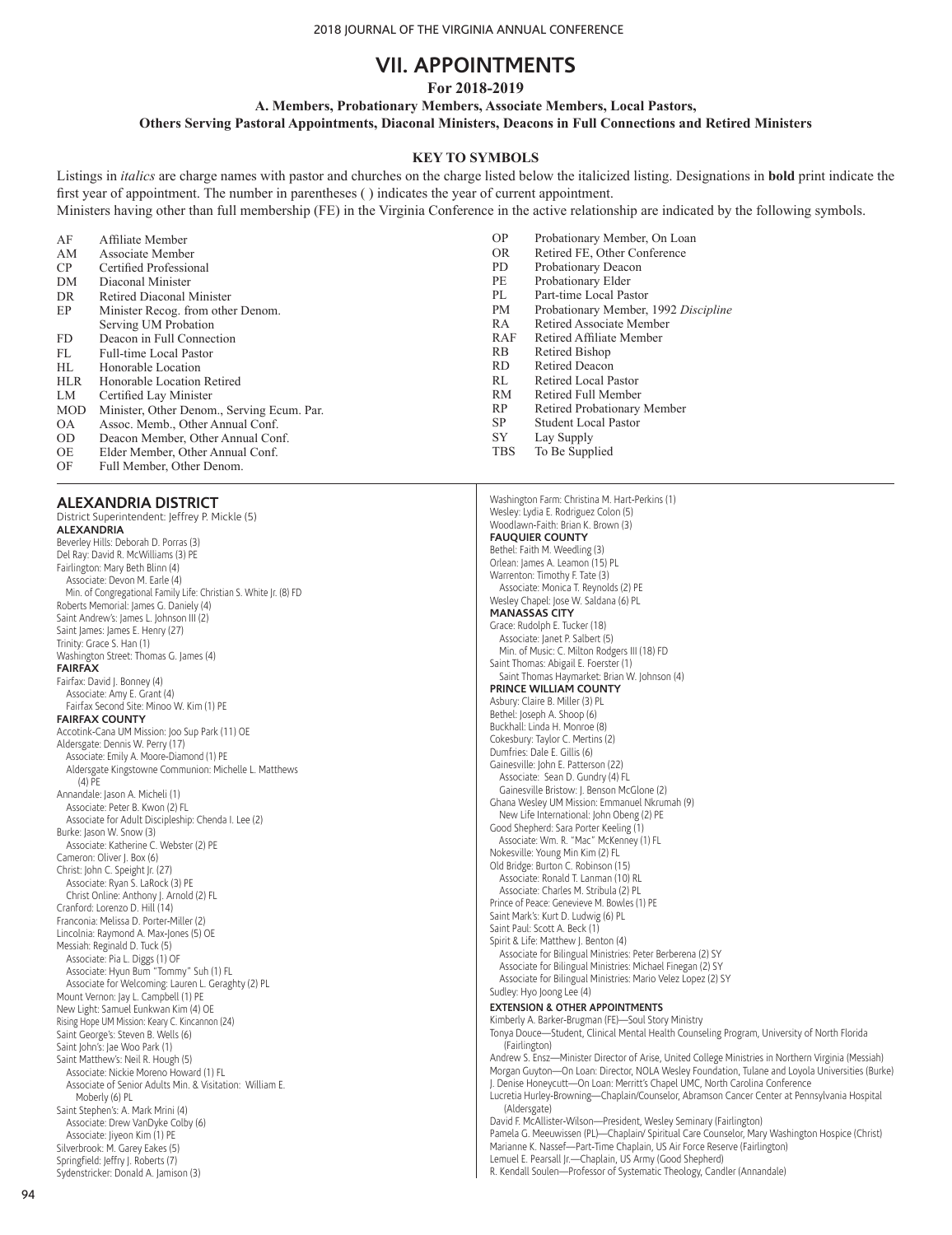| Susan E. Willhauck (FD)—Associate Professor of Pastoral Theology, Atlantic School of Theology (St.<br>Matthew's) |
|------------------------------------------------------------------------------------------------------------------|
| <b>ARLINGTON DISTRICT</b>                                                                                        |
| District Superintendent: Catherine G. Abbott (6)                                                                 |
| <b>ARLINGTON</b>                                                                                                 |
| Arlington Commons: Kate H. Floyd (2) OE                                                                          |
| Arlington Forest: Alexander Duncan Jr. (3) FL                                                                    |
| Arlington Korean: Young Sung Ryu (2) PE                                                                          |
| Arlington Temple: Alison Rosner Bass (6)                                                                         |
| Calloway: DeLishia A. Davis (2) OE                                                                               |
| Calvary: Matthew G. Smith (5)<br>Central: Sarah Harrison-McQueen (5)                                             |
| Minister of Health and Visitation: John H. Conway (3) PD                                                         |
| Cherrydale: Elizabeth A. Foss (8)                                                                                |
| Clarendon: Tracy McNeil Wines (5)                                                                                |
| Community: R. Carl Ripley Jr. (27)                                                                               |
| First Vietnamese-American of Greater Wash.: Hieu D. Phan (6)                                                     |
| Mount Olivet: Edward R. Walker (6)                                                                               |
| Associate: Teer Hardy (2) FL                                                                                     |
| Associate: Jeffrey H. Goodman (7) PL                                                                             |
| Walker Chapel: Mark A. Burgess (4)                                                                               |
| <b>FAIRFAX COUNTY</b>                                                                                            |
| Andrew Chapel: Matthew B. Sergent (1)                                                                            |
| Bruen Chapel: Ruth M. Burgess (11)                                                                               |
| Centreville: William B. Montgomery II (3)                                                                        |
| Associate: Ellen LaCroix Fillette (3) PE                                                                         |
| Associate: Michelle Holmes Chaney 3) OE                                                                          |
| Charles Wesley: Martha C. Ringenbach (1) PE                                                                      |
| Chesterbrook: Daniel D. Park (3)                                                                                 |
| Church of the Good Shepherd: Eric Chang-Gyoon Song (3)                                                           |
| Community of Faith: Robert E. Vaughn Jr. (21)                                                                    |
| Culmore: Nelson J. Neil (3) PL                                                                                   |
| Associate: Elizabeth H. Neil (3) PL                                                                              |
| Dranesville: William E. Heinzman (7)<br>Epiphany: Brett D. Isernhagen (3) PE                                     |
| First Korean: Sung Ho Chung (15) OE                                                                              |
| Floris: Thomas M. Berlin (22)                                                                                    |
| Associate: Barbara Miner (13) FL                                                                                 |
| Associate: Timothy L. Ward (10)                                                                                  |
| Associate: Ashley B. Allen (6) PE                                                                                |
| Associate: John J. McGlothin (1) FL                                                                              |
| Associate: Robert N. Riggles (1) FL                                                                              |
| Friendship: M. Thomas Lott (3)                                                                                   |
| Associate: James E. Harrington (2) PL                                                                            |
| Graham Road: Arum Kim (1) PE                                                                                     |
| Minister of Health and Visitation: John H. Conway (3) PD                                                         |
| Great Falls: Livingstone S. Dore (3)                                                                             |
| Herndon: Jonathan J. Page (1)<br>Korean of Greater Washington: Han Sung Kim (3)                                  |
| Associate: Daniel J. Cho (1) OE                                                                                  |
| Associate: Heewon Cho (2) PE                                                                                     |
| Associate: U. Tarah Lee (1) FL                                                                                   |
| Korean of Koinonia: Young Bong Kim (3)                                                                           |
| Associate: In Yong Chung (2) PE                                                                                  |
| Associate: Sunghyun Ryu (1) OE                                                                                   |
| Oakton: Dawn-Marie Singleton (7)                                                                                 |
| Pender: Catharine T. Guest (1)                                                                                   |
| Saint Luke's: Aslam Barkat (5) OR                                                                                |
| Sleepy Hollow: Pamela Clark Egan (16)                                                                            |
| Associate: Jennifer L. Ailstock (14) PL                                                                          |
| Smith Chapel: Ho Kang (1) PL                                                                                     |
| Trinity: James C. Sprouse (22)                                                                                   |
| Associate: Eileen F. Gilmer (6) FL                                                                               |
| Associate: Ki C. Lee (4)                                                                                         |
| United Christian Parish: Beth Williams (2) MOD                                                                   |
| Vale: Jeffrey J. Haugh (5)                                                                                       |
| Vine: D. Todd Schlechty (10)<br>Associate: Melissa R. Dunlap (2)                                                 |
| Associate: Kristen A. Beckert (3.5) OE                                                                           |
| Generational Ministries Director: Eoi Kyung Hwang (2) FD                                                         |
| Wesley: Kyungsuk Cho (3)                                                                                         |
| <b>FALLS CHURCH</b>                                                                                              |
| Christ Crossman: Jung Pyo Hong (1)                                                                               |
| Dulin: M. Davies Kirkland (19)                                                                                   |
| Galloway: James E. Page Jr. (5) FL                                                                               |
| <b>LOUDOUN COUNTY</b>                                                                                            |
| Aldie-Arcola Cooperative Parish: Christopher E. Riedel (3)                                                       |
| Associate: Richard B. Dawson (3) RL                                                                              |
| Aldie, Arcola                                                                                                    |
| Ashburn Korean: Hyunsik Kang (6) OE                                                                              |
| Crossroads: David A. Norman (30)                                                                                 |

Associate: Flor Norris-Hoydilla (2) PL

Galilee: Jason B. Duley (5) Associate: Geitra J. Mickelson (2) PL Pleasant Valley: Eugene Kim (2)

Sterling: Stephen T. Vineyard (4) Associate: Marcela M. Jarman (5) PL

#### **EXTENSION & OTHER APPOINTMENTS**

Sarah L.K. Calvert—Bi-District Coordinator for Church Revitalization and Leadership Development (Floris)

Michelle Holmes Chaney (OE)—Arlington District Coordinator for Church Development (Centreville) Tammie E. Crews—Deputy Command Chaplain, US Army, Military District of Washington, DC (Vine) Kotosha Seals Griffin—On Loan: Pastor, St. Matthews UMC, Metairie, Louisiana Conference (Galloway)

Gary L. Hulme—President/CEO and Pastoral Counselor, Pastoral Counseling of Northern VA (Mount Olivet)

Sangkeun Kim—Professor of Mission Studies, Theology Department, Yonsei University, Korea (Korean UMC Greater Washington)

Katherine A. Malloy (PD)—Executive Assistant to the Dean and President, VA Theological Seminary in Alexandria, VA (Floris)

Charles K. Tran—On loan: Pastor, Vietnamese Fellowship, San Jose, CA, Cal-Nev Conference (First Vietnamese)

#### **CHARLOTTESVILLE DISTRICT**

District Superintendent: Danny J. Kesner (6)

**ALBEMARLE COUNTY** Aldersgate: Robert J. Robertson III (3) Associate: Julie A. Nitzsche (1) PL Batesville: Elizabeth A. Buxton (7) FL Batesville, Mt. Olivet Binghams: William R. Payne (16) PL Crozet: Sarah R. Evancho (3) Ivy Creek: Edward F. Rigg (3) Mount Moriah: Alan R. Follett (2) FL Restoration: Gregory E. Miller (2) PL Southern Albemarle: Brian C. Lamb (1) FL Mt. Zion, Scottsville Trinity (N. Garden): Timothy L. Worley (4) PL West Albemarle: Benjamin F. Houchens (19) PL Browns Cove, Gentry **AMHERST COUNTY** Bethany-Sardis: Roger T. Powell (3) PL Bethany, Sardis Mount Pleasant: Judy G. Morris (10) FL Mt. Horeb, Mt. Pleasant, Poplar Wesleyan: Royce E. "Chip" Jones Jr. (1) SY **CHARLOTTESVILLE** First: Gary E. Heaton (1) Associate: John Phillip Woodson (3) FL Hinton Avenue: Robert D. Lewis (7) Wesley Memorial: T. Isaac Collins (1) OP **CULPEPER COUNTY** Culpeper: J. Randall Orndorff (15) Associate: Lauren E. Wright (1) FL East Culpeper: William Michael Evans (2) FL Hopewell, Richardsville Little Fork Circuit: Kang Uk Lee (5) Jeffersonton, Oak Shade, Woodland **FLUVANNA COUNTY** Byrd Chapel: Neil W. McLaughlin (5) FL Cunningham: Thomas E. Frost (10) Haden Chapel: George E. Gorman (6) AM Palmyra: George E. Gorman (6) AM Salem: Michael W. Pettry (3) FL South Fluvanna: Rachel R. Chen (2) PL New Bethel, Seays Chapel, Wesley Chapel **GREENE COUNTY** Greene: Samuel R. Plymale (2) FL Mt. Vernon, South River Stanardsville: Charles S. Winner (7) Westover: Gayle G. Johnson (1) SY **LOUISA COUNTY** Louisa: David R. Palmer (7) Macedonia: Stephen M. Hall (6) FL Mineral-Mt. Pleasant: Erin Geoffrion (4) PE

Mineral, Mt. Pleasant West Louisa: Jeffrey B. Smith (4) RE Ebenezer, Lasley, Mt. Horeb

#### Zion: Deborah Ann Koontz (1) **MADISON COUNTY**

- Bethel-Mountain View: James F. Lacy (8) PL Bethel, Mountain View
- Madison: Daniel H. Albrant (2) FL Madison, Rose Park
- North Madison: David A. LeFon (6.5) Etlan, Mt. Olivet, Oak Grove
- Rapidan: Richard P. Grendahl (2)FL Bethsaida, Mt. Zion, Walkers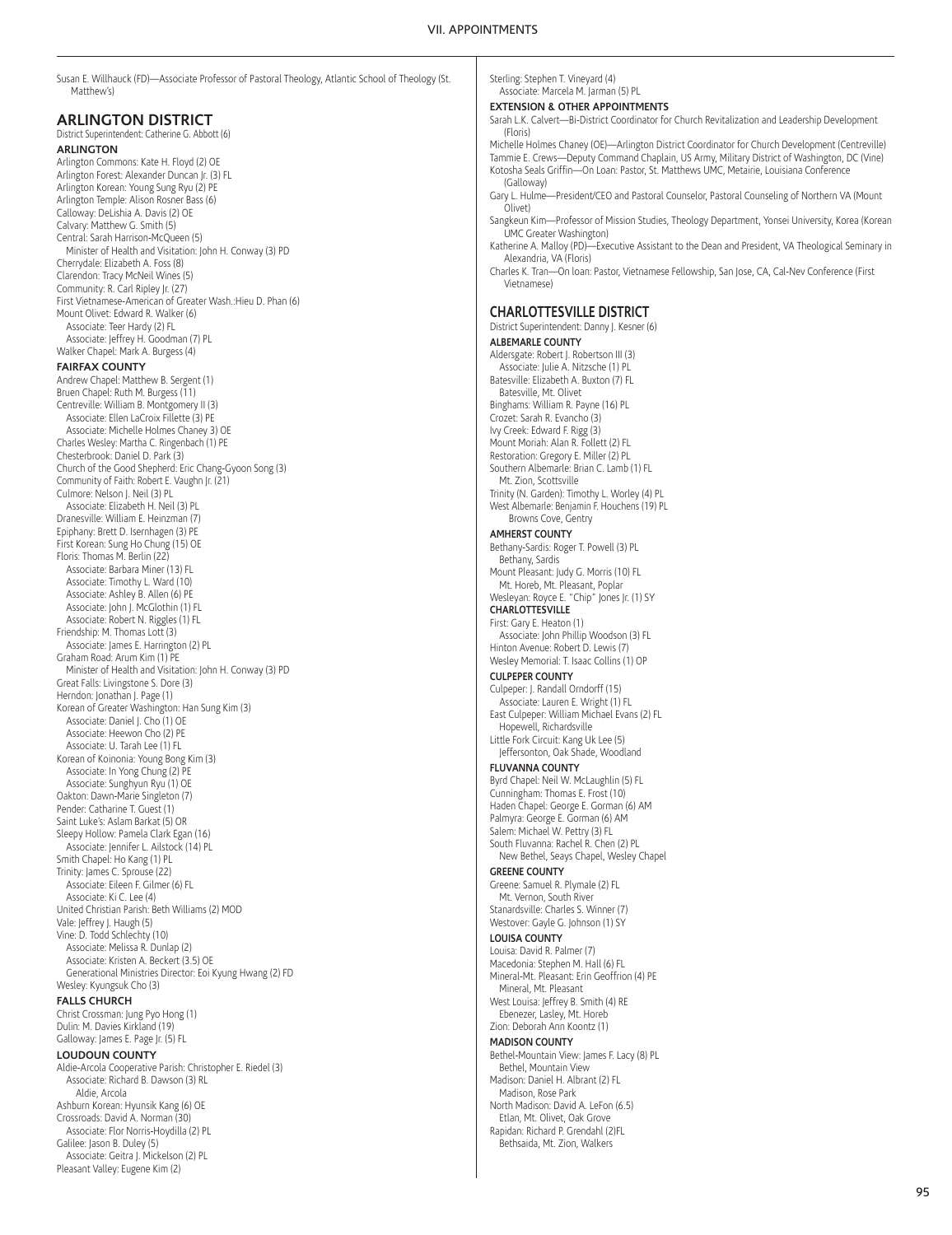#### **NELSON COUNTY**

Bethany (Norwood): Hillary Ann Evans (1) PL Bethlehem: Edwin M. Childress (7) FL Nelson: Hung Su Lim (2) New Faith: Gregory Payne (13) LM Rock Spring: Pamela J. Baldwin (9) FL Rodes: Lowell D. Petry (5) FL

#### **ORANGE COUNTY**

Gordonsville: Penny L. M. Pelter (1) FL Barboursville, Gordonsville Orange Circuit: Ralph G. Satter (2) RE Bethlehem, Salem

#### Trinity: Joshua D. Munnikhuysen (1) FL

**RAPPAHANNOCK COUNTY**

#### Amissville: Maxine C. Crenshaw (8) Rappahannock: Jessica Squires Colwell (1) Flint Hill, Sperryville, Willis Chapel

**EXTENSION & OTHER APPOINTMENTS**

James H. Chandler—360 Intentionality (Cunningham) Barry Penn Hollar—Professor of Religion and Philosophy, Shenandoah U. (Madison) Deborah E. Lewis—Director & Campus Minister, Wesley Foundation, UVA (Wesley Memorial) John C. Ward Jr.—On Loan: Cross Roads UMC, Huntington, WV, Western District Adam James White—Chaplain, Director of Service Learning, and Religion Dept. Chair, Virginia Episcopal School (Wesley Memorial)

## **DANVILLE DISTRICT**

District Superintendent: Janine W. Howard (8) **DANVILLE** Danville Area Teaching Parish: Grace Design: Lauren Swanson (2) PL Moseley Memorial: Elizabeth "Lisa" A. Nordan (3) FL St. Luke's: Susan M. Hannah (4) Wesley Chapel-Rock Springs: Ryan S. Ware (1) PL Rock Springs, Wesley Chapel Fairview: Jennifer D. Coffey (3) Mount Vernon: Bart A. Fletcher (3.5) Trinity: Bobbie J. Henley (2) **FLOYD COUNTY** Harris Chapel: Marcus C. Wood (12) PL **FRANKLIN COUNTY** Bethlehem: D. Chris Bennett (10) FL Callaway Cooperative Parish: Amy E. Pannell (4) Highland, New Hope East Franklin: Byung C. Sung (3) OE Crafts, Penhook Fork Mountain: G. David Williams (2) PL Gogginsville: Kathryn F. Budzik (5) FL Pleasant Hill: James R. Rodden (3) Red Valley: Jaeyong Song (2)<br>Redwood: Bradley S. Dulaney (10)<br>- Minister of Community Outreach: Susan M. Hughes (6) PD<br>Rocky Mount: William J. Waller (3)<br>- Dir. of Music Ministries/Organist: Lynn Meeks (23) DM St. James (Ferrum): Mary S. White (11) RE Upper Franklin Cooperative Parish: Anthony C. Budzik (2) FL Flint Hill, Oyler's Chapel, Rehoboth Washington Cooperative Parish: Kelvin A. Edwards Sr. (2) FL Associate: Jeffery T. White (2) PL Burnt Chimney, Epworth, Halesford West Franklin: BaeSick 'Peter' Choi (6) Bethany, Maple Grove **HENRY COUNTY** Axton: Amanda B. Harris (2) FL Beckham, Carroll Memorial, Irisburg Fieldale-Mount Bethel Cooperative Parish: Janet F. Grissett (2) Fieldale, Mount Bethel Henry County Cooperative Parish: Timothy Barth (1) FL Bassett Memorial, Chatham Heights Pleasant Grove: Gi-il "Gil" Lee (3) PE Smith Memorial: Kameron M. Wilds (4) Stanleytown: David A. Westmoreland (5) FL Two County Cooperative Parish: Timothy V. Satterfield (2) FL Associate: Lillian R. Geib (1) OR Anderson Chapel, Bethel, Cascade, Granbery, Ridgeway **MARTINSVILLE** First: Keith E. Ritchie (7) Wesley Memorial: Timothy W. Gearheart (4) FL **PATRICK COUNTY** East Patrick: W. Mark Clayton (15) FL Concord, Nettle Ridge Fellowship: Monte Mitchell (7) MOD Meadow: David Gaylor Jr. (1) PL Mountain View: Terry F. Martin (14) PL North Patrick: Co-Pastor: Mary Sue Terry (1) PL Co-Pastor: David Gaylor Jr. (1) PL Ross Harbour, Woolwine Providence: Keith L. Vernon (5) FL Salem: John B. Franklin (7) FL Stuart: Thomas B. Shepherd (12) West Patrick: Tammy P. Franklin (6) PL Creasey's Chapel, New Hope

**PITTSYLVANIA COUNTY**

Brosville: Intek Oh (3) OE Calvary-Kerns Memorial: Christopher Donald (2) Calvary, Kerns Memorial Concord-Mt. Pleasant Cooperative Parish: Tobias B. Lutz (4) FL Concord, Mount Pleasant Floral Hills: Winston L. Crichlow (6) RE Harmony: Robert F. Hardy IV (19) FL Hopewell: Ronnie Tote (1) SP Mount Olivet: Jimmy D. Calhoun (5) OF Oakland: Jon M. Woodburn (6) FL Swansonville: Linwood G. Cook (8) RE Watson Mem. (Chatham): Blair O'Quinn (1) FL Whitmell-St. John's Cooperative Parish: Wayne C. Moore (4) St. John's, Whitmell **EXTENSION & OTHER APPOINTMENTS** Barry Scott Foster—Pastor, Moravian Church in America, Southern Province (TBD)

Ralph K. Hawkins—Assoc Professor and Chair, Dept of Religion, Averett University<br>Elizabeth "Lisa" A. Nordan (FL) – Danville District Communities Coordinator<br>Jan Nicholson-Angle (AF)—Dean of the Chapel, Ferrum DIACONAL, DEACONESS & HOME MISSIONER Lynn Meeks (DM)—Rocky Mount UMC, Director of Music Ministries/Organist Elizabeth "Lisa" Nichols (DC)—Exec. Dir./Church and Community Worker, Henry Fork Service Center (Redwood)

**EASTERN SHORE DISTRICT** District Superintendent: Alexander B. Joyner (5) **ACCOMACK COUNTY** Accomack Cooperative Parish: William A. Greer (4) FL Drummondtown, Metropolitan Cashville Cluster: Roland D. Major (2) PL Andrew Chapel, Leatherbury, Riverview Adams-Bloxom Mission Cooperative Parish: Gregory L. Duncan (4) PL Adams, Bloxom Mission Belle Haven-Bethel: Paul Donghwan Oh (5) PE Belle Haven, Bethel Calvary: Barbara Justis (4) LM Christ (Chincoteague): Joseph D. Carson (2) Coastal Charge: Hodae Kim (1) FL Atlantic, Assawoman, Downings Craddockville: Robert I. Kelly (7) FL Grace (Parksley): C. Alan Layman (2) Greenbackville: Barbara L. Parker (1) PL Signpost, Union Guilford: Hyeon Ho Lee (4) Guilford, St. Thomas Hallwood: James R. Maddox (7) RE Market Street: J. Barton Weakley (5) Melfa: Kenneth G. Swick (1) ROF New Beginnings: Fred O. Okello (2) OF New Hope: Deborah W. Killough (1) RL Evergreen, Harborton, Mears Memorial Ocean View: Sallye H. Bowen (14) RE Onley: Charles W. Parks III (19) AM Pittsville-Pocomoke-Wattsville: W. Maury Enright (5) RL Pittsville, Pocomoke, Wattsville Saint John's (Atlantic): Gary C. Miller (32) AM Sanford-Saxis: William C. Jefferson (8) PL Sanford, Saxis Seaside: Curtis D. Lucy (3) FL Painter-Garrisons, Smiths Chapel, Oak Grove Snead Memorial (Wachapreague): James S. Nock (13) PL Swain Mem. (Tangier): Nona Rust Floyd Allen (1) FL Woodberry: E. Wayne Johnson (1) PL **NORTHAMPTON COUNTY** Cape Charles-Capeville: Linda H. Lowe (2)

Capeville, Trinity Cheriton: Virginia Greer (1) SY Travis Chapel: Veronica G. Barrell (1) Epworth (Exmore): Mikang Kim (6) Franktown: Judith G. Worthington (5) Johnsons: Clarence W. Bowen Jr. (20) RE New Mission: Harold E. White (14) FL

## **EXTENSION & OTHER APPOINTMENTS**

Verónica Barrell—Executive Director, Una Familia (Market Street) Brenda Lee Laws (FD)—Case Manager, Intellectual Disabilities Services, ESCSB (New Beginnings) Robert B. Lloyd Jr.—On Loan: Aiea UMC, Cal-Pac Conference

#### **ELIZABETH RIVER DISTRICT**

District Superintendent: M. Wayne Snead (5) **CHESAPEAKE** Covenant: Franklin T. Jennings (18) Deep Creek: Michael W. Plasters (6) Good Hope: Mark E. Christian (22) Great Bridge: Timothy P. Craig (6) Associate: Amanda S. Webber (5) Pastor of Discipleship Min.: Jessica L. Hargrove (2) FD Hickory: Thomas L. Mercer Sr. (30) Indiana: Waverly "Smitty" C. Smith III (1) RL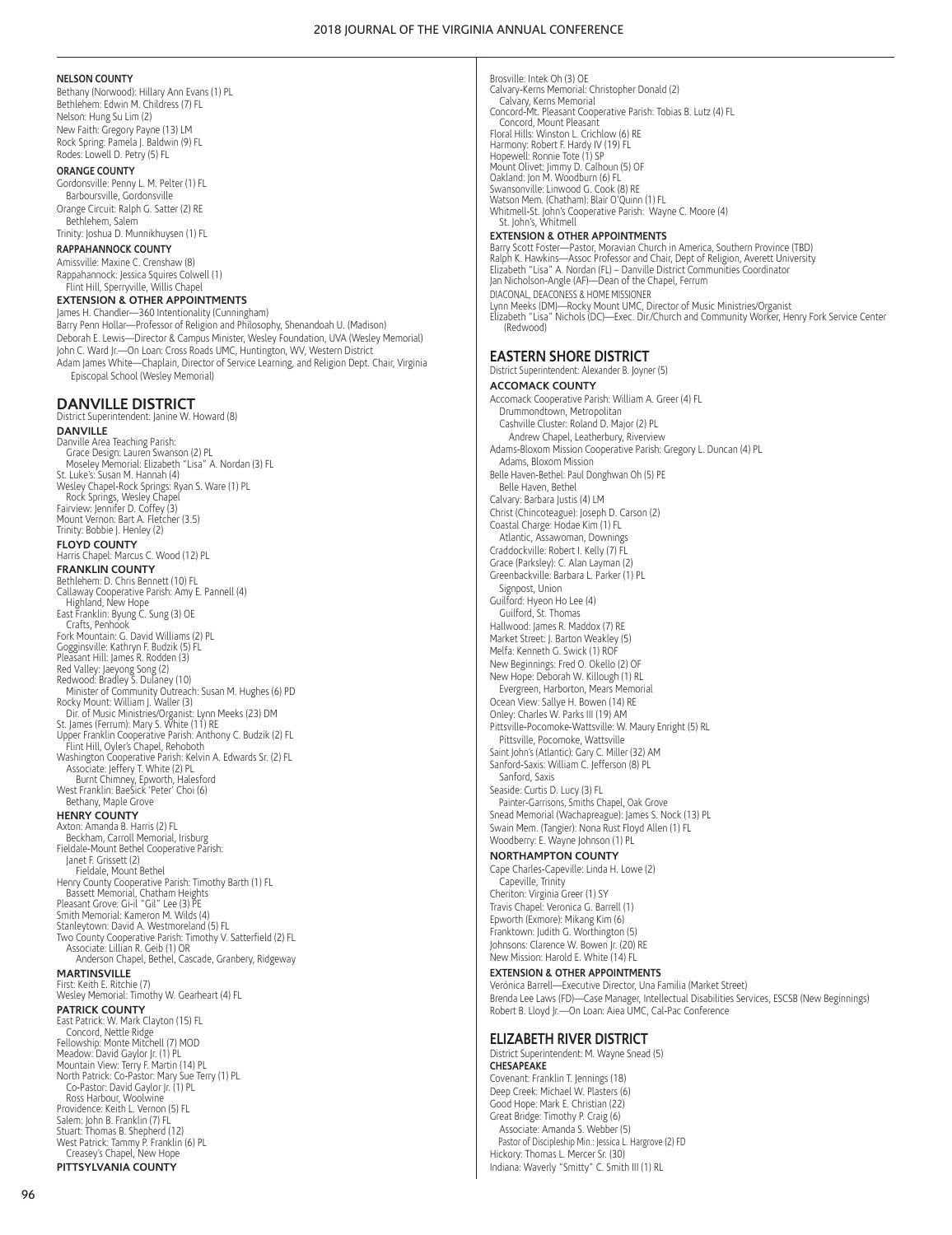Jolliff: Brandon T. Nichols (1) Assistant to Pastor: James W. Jones (5) LM Messiah: Robert G. Robinson (3) Mount Pleasant: Robert M. Pihlcrantz (13) FL New Creation: C. Randolph Duncan (4) Associate: Stephanie Kimec Parker (6) Oak Grove: H. Frank Holley (7) Associate: Saundra L. Butts (2) PL Oaklette: Timothy D. Hazlett (8) Portlock: Andrew H. Schwartz (2) FL Resurrection: Jesus N. De Los Santos (3) OE Saint Paul's: Sonja Frye Oliver (2) FL **CURRITUCK COUNTY, NC** Knotts Island: Diana L. Johnson (7) PL **NORFOLK** Aldersgate: Lee J. Crosby (3) FL Christ: Derek P. Koolman (7) Epworth: Luis E. Alderman (5) First: Megan J. Saucier (1) Ghent: Melody P. Tanner (4) Larchmont: Scott M. Rimer (12) Associate: Randall T. Timmerman (3) PE Miles Memorial: David A. Goodpasture (3) Norfolk: Sherry L. Daniels (13) Associate: Carolyn J. Graves (8) PL Norview: Paul L. Phillips (1) RE The Garden: Christa M. Springstead (1) Wesley Grace: J. Robert Berghius (1) **PORTSMOUTH** Centenary: John W. Cole II (5) Community-St. Mark: R. Kirk Culpepper (17) FL Community, Saint Mark Crossroads: Lynda D. Moore (1) Monumental: H. Celeste Heath (1) Saint Andrew's: James Bowers (1) PE **SUFFOLK** Beech Grove: Keith D. Moore (9) Ebenezer: Won Gyu Lee (3) Virginia Korean: Kwon Hong Min (2) PE English Pastor: Bonnie J. Whitehurst (5) SY Wesley Chapel: Devon M.K. Blair (1) FL **VIRGINIA BEACH** Baylake: Clark D. Cundiff (4) Bethel: Barbara J. St. Jean (5) PL Charity: David Ryu (3) FL Community: Matthew Meisenhelter (2) Associate: Brian T. Boettcher (4) FL Courthouse Community: Elizabeth S. Anderson (3) Foundry: Sandra Benton Plasters (2) Francis Asbury: Edward S. Martin Jr. (10) Haygood: Tammy L. Estep (5) Dir of Congregational Care: Anne West Kesner (PD) 1 Heritage: Michelle D. Louk (3) Light of Hope: David L. Cunningham (1) Lynnhaven: Brandon P. Robbins (1) Memorial: Larry J. Edmonds (5) Nimmo: Brandon L. Gilmore (4) Saint Andrew's: Jeffrey A. Witt (3) Salem: Nancy M. Vaughan (1) FL Sandbridge Community Chapel: Mary Sullivan-Trent (2) PE Tabernacle: Jack E. Davis (23) Thalia: E. Joseph T. Varner (3) FE The Gathering at Scott Memorial: Rachel M. Gilmore (3) Virginia Beach: Mark A. Miller (2) Associate: Matthew G. Potter (2) PE **EXTENSION & OTHER APPOINTMENTS**

Frank P. Decker—Vice-President, TMS Global (GA) (Community, Portsmouth) James R. Driscoll—Operations and Mobilization Chaplain, Army Chief of Chaplains Office (Baylake) Anne West Kesner (PD)—Chaplain, Children's Hospital of the King's Daughter (Haygood) Joel M. LeMon—Associate Prof. of Old Testament, Candler School of Theology, Emory University (Ebenezer)

Patricia S. Money—On loan: Jason Lee Memorial UMC, Blackfoot, Idaho, in the Oregon-Idaho Annual Conference (Haygood)

TBD—Ignite Wesley Foundation at ODU

Brent M. Seusy—Peninsula Pastoral Counseling Center (New Creation)

Jason C. Stanley (FD)—District Church Revitalization Coordinator, Elizabeth River District Gregory B. West—Chaplain, Virginia Wesleyan University (The Gathering at Scott Memorial) Dirk Anthony Wooten (PE) —On loan: St. Andrew's UMC, Pacific Northwest Conference (Virginia Beach UMC)

#### **DIACONAL, DEACONESS & HOME MISSIONER**

Laarni S. Bibay (DC)—Children Health Advocate/Medical Mission Project Coordinator, Tidewater Pediatrics, Portsmouth (Resurrection)

Haniel Garibay (HM)—Cross Cultural Common Witness Coordinator, Methodist Federation for Social Action (Resurrection)

Olma Eleanor Garibay Olay-May (DC)—Multi-Ministry Director, Resurrection UMC (Resurrection) Anselma "Emma" Samson (DC)—Coordinator for Leadership Development for Church and Community, Resurrection UMC (Resurrection)

## **FARMVILLE DISTRICT**

District Superintendent: Robert J. Parks Jr. (8) **AMELIA COUNTY** Amelia: Calvin "Callie" Walker (3) PL Trinity-Latino: Ivelisse M. Torres (1) SY Tabernacle, Trinity Journey: Michael T. Davis (8) AM North Amelia: Linda D. Hudgins (1) FL

### Epworth, Jetersville, Salem **APPOMATTOX COUNTY**

Memorial: Russell M. Cheatham (9) Pamplin: Marsha L. Davis (3) FL Centenary, Evergreen, Pamplin, Piney Ridge

## **BRUNSWICK COUNTY**

Brodnax: Co-Pastor, Paul A. Beighley (7) RE Co-Pastor: Pamela G. Pickard (5) PL Bethany, Brodnax Lawrenceville: John R. Jones Sr. (7) North Brunswick: Benjamin H. Taylor III (6.5) PL Antioch, Lebanon

Prospect: Kenneth L. Thrasher (12) FL South Brunswick: Randall S. Williams (4) FL Olive Branch, Rock

West Brunswick: Hyo Gyum "James" Kim (2) OE Bethel, Macedonia

# **BUCKINGHAM COUNTY**

Buckingham: Rebecca L. Trovalli-Cook (5) FL Browns Chapel, Hanes Chapel, Rocky Mt. Dillwyn: Billy E. Swan (12) FL

Bethel, Salem, White Hall James River: Paul D. Larrimore (1) OF

Arvonia, Centenary, Glenmore West Buckingham: George K. Schaefer (3) PL

Mt. Tabor, Trinity, Woodland

## **CHARLOTTE COUNTY**

Charlotte: Christine L. Holly (1) FL Charlotte C.H., Hebron, Lebanon, Mt. Calvary Keysville: Ohhwan "Freedman" Kim (2) FL Mt. Carmel-Phenix: Michael W. Teixeira (16) FL Mt. Carmel, Phenix New Hope-Southall Memorial: Song "Philip" Hong (2) OE

New Hope, Southall Memorial

## **CUMBERLAND COUNTY**

Antioch: John M. Kelley (1) PL Cumberland: Jerry E. Drinkard Jr. (4) PL Hobsons Chapel, Payne Memorial Oakwood: James O. Radford (1) RE Thomas Chapel: Richard L. Bucher (13) RL HALIFAX COUNTY Cherry Hill: Patricia L. Neilsen (6) RL East Halifax: Kerry L. Halbert (5) OF Clover, Scottsburg Glenwood: Betty D. Marshall (2) RL Glenwood, Olive Branch Halifax-Union Cooperative Parish: Kenneth T. Decker Jr. (2) FL Halifax, Union Main Street: S. Wayne Rickman (3) McCanless Memorial: Joe D. Trickey Jr. (6) PL McKendree-Asbury: James F. Brown (5) FL Asbury, McKendree Mount Cana: A. Randolph Holmes (14) FL Mount Laurel: Don R. Pizzeck (17) Shady Grove: Shayne V. Estes (4) South Halifax: Bonnie G. Pizzeck (8) PL

Cedar Grove, Harmony

#### **LUNENBURG COUNTY**

Kenbridge: Timothy A. Beck (11) Lunenburg: Eduardo A. Carrillo (2) FL Antioch, Williams Plantersville: Ralph 'Red' L. Moore (15) LM

Victoria: J. Randall Kiel (1) FL **MECKLENBURG COUNTY**

Centenary (Chase City): Larry A. Lehman (3) PL Easters: Jeffery P. Clemens (2) RL LaCrosse: Jerry B. Malone (3) PL Lake Area Teaching Parish

Boydton: Raleigh M. Felton III (1) SY Jamieson Memorial: John A. Bright (6)

Lakeland: Michael G. Day (10) FL Kingswood, Rehoboth

North Mecklenburg: Michael D. Blythe (2) SY Salem, Shiloh

Providence-Trinity: Jody R. Jessup (4) OR Providence, Trinity (South Hill) Rehoboth: Ralph 'Red' L. Moore (6) LM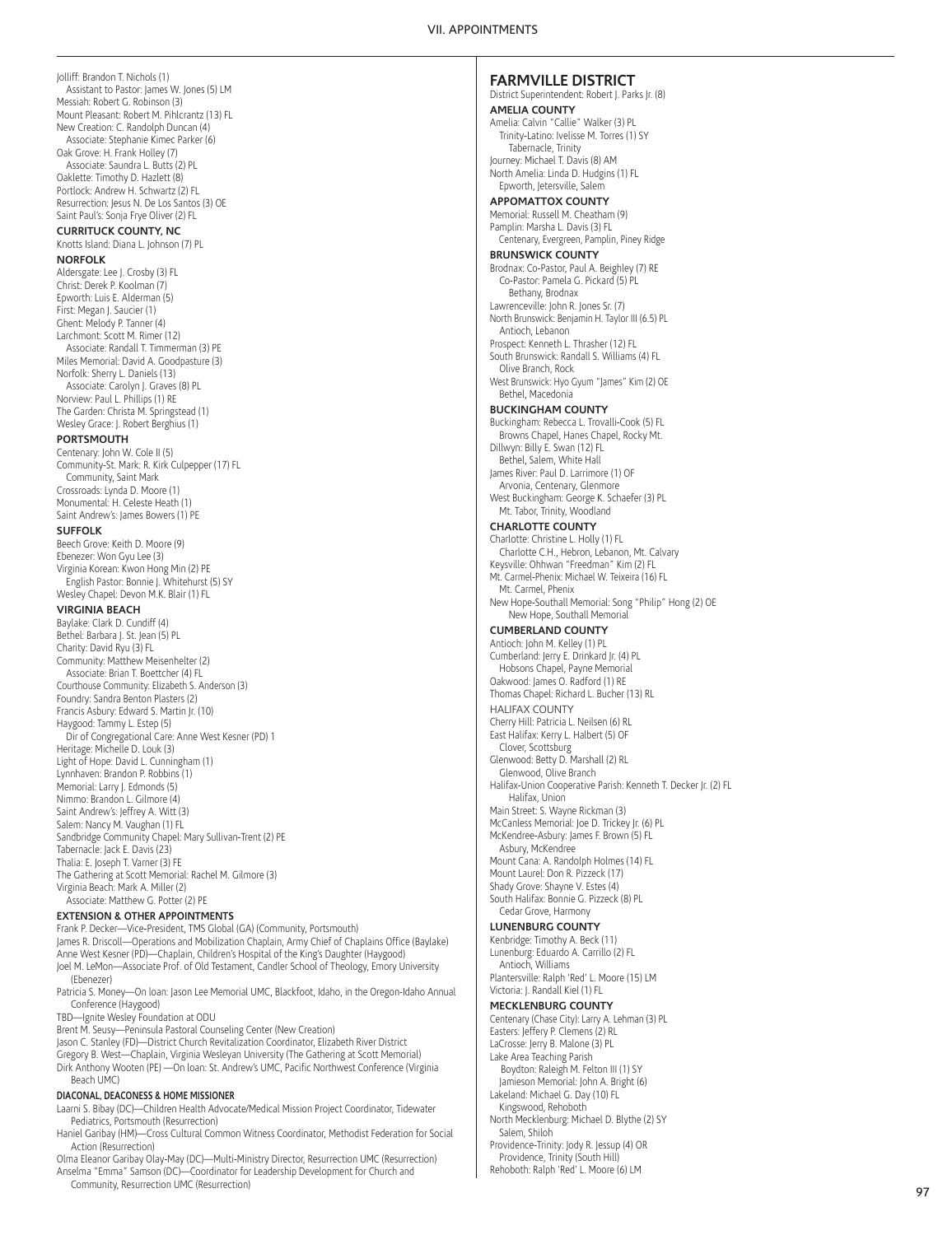Sardis: Linda K. Betit-Buck (3) PL South Hill: Brian D. Siegle (4) Union Chapel: John E. Conner (6) RE West Mecklenburg: James H. Fry III (1) PL Ephesus, Fields, Friendship Zion: Robert I. Ledbetter (3) LM

## **NOTTOWAY COUNTY**

Burkeville: Lisa S. Meyers (5) FL Bethel, Wards Chapel Crenshaw: Nadeem A. Khokhar (1) FL Crewe: Laney S. Spigener Jr. (1) East Nottoway: Randy L. Baisey (1) FL Butterwood, Grace, Rocky Hill Nottoway: Dan E. Walker (2) RL Bethel, St. John's Nottoway-Lunenburg: Michael A. Johnson (6) FL Laurel Hill, St. Mark's, Thrifts Chapel

## **PRINCE EDWARD COUNTY**

Farmville Area Teaching Parish: Farmville: Michael P. Kendall (6) Min. of Youth: Lyndsie N.K. Blakely (7) FD Meherrin: Kyla M. Silver (3) SY Prince Edward: Evelyn L. Penn (2) FL Beulah, Mt. Harmony, Mt. Pleasant Prospect: Michael E. Harris (2) SY Olive Branch, Prospect, Smyrna

#### **EXTENSION & OTHER APPOINTMENTS**

Charles F. Baber Jr. (FD)—On-loan: Associate Pastor, Highland UMC, Raleigh, NC, North Carolina Conference (Oakwood) Justin A. Hicks (PE)—Campus Minister/Director, Wesley Foundation, Longwood and Hampden-Sydney (Farmville) Tasi B. Perkins—Student, Ph.D., Georgetown Univ., DC T. McKennon Shea Jr.—Major Gifts Officer, Duke Divinity School (Farmville)

#### **HARRISONBURG DISTRICT**

District Superintendent: Victor R. Gomez (1) **AUGUSTA COUNTY** Annex-Crimora: Gayle Thornberry (4) Annex, Crimora Bethany: John E. Lock (3) Harriston-Mt. Bethel: I. Cameron Carte (4) PL Harriston, Mt. Bethel Mount Pisgah: John Crawford III (14.5) RE Congregational Care & Visitation: P. Mardy Marston (8) LM Mount Zion (Mt. Solon): A. Al Tuten (3) PL New Hope: Shin Woo Hong (3) Parnassus: Victoria L. Barb (7) FL Sangersville: Gary M. Monroe (8) PL Verona: Robert J. Weeks (8) Associate: Shawna N. Hiner (1) FL Weyers Cave: Margaret M. Packard (9) FL **HARRISONBURG** Asbury: Stephen D. Hay (6) Associate: Robert E. Talbott (10) FL John Wesley: Costella Forney (1) SY Otterbein: Adam L. Blagg (5) Associate: Faith E. Fowler (1) PL RISE: Amanda Miller Garber (9) **PAGE COUNTY** Luray: Erich D. Bennett (8) Page: Laura Whittle Stratton (6) Shenandoah: Jonathan J. Lamb (2) PE Christ, Fields

Shenandoah Circuit: Ellen H. Martin (10) PL Grove Hill, Oak Grove Stanley: Anne M. Sisson (2) FL

## **ROCKINGHAM COUNTY**

Blue Ridge: Richard R. Robertson (2) FL Assistant: Michael W. Miller (2) SY Furnace, Hensley, Jolletts, Mt. Pleasant Bridgewater: Stephen R. Creech (3) Associate: James A. Harris (9) RE Clover Hill: Sarah C. Bailey (1) FL Dayton: A. Bruce Carper (3) Elkton: Debra A. Powell (2) Evangelical: Larry Jent (1) Fellowship-Linville-Edom: Marlene A. Chandler (5) FL Edom, Fellowship, Linville First (Timberville): C. Edward Pruitt (2) RE Fulks Run: Darin M. Buse (3) FL Caplingers, Mt. Carmel, Riverside Grottoes: Brian E. Posey (5) PE Keezletown: T. Joel Robinette (7) Massanutten: Steven L. Bird (2) RE East Point, Mt. Zion, St. Peter's, Trinity McGaheysville: James R. Wingert (6)

Lay Minister: Joseph H. Amend III (1) LM Mount Clinton: Kevin C. Poeckert (2) FL Mount Crawford: Russell L. Heinrich (7) FL Mt. Crawford, Mt. Sidney Mount Horeb: Isaac E. Harper (14) PL Mount Tabor: Kevin D. McMullen (1) FL Mountain Valley-Cedar Grove: Mary J. Lock (2) Associate: Janet L. Davis (2) PL Cedar Grove, Mountain Valley Port Republic: James W. Joyner (5) St. James (Pleasant Vly): Carrie L. Talbott (6) FL St. Paul: Sue H. MacTavish (2) PL Singers Glen: Debra C. Cline (2) Cherry Grove, Donovan Memorial Sunset Dr. (Broadway): E. Thomas Murphy Jr. (3) RE Vision of Hope: David M. Burch (13)

## **SHENANDOAH COUNTY**

Christian Newcomer: Luther Edwin "Nip" Crites Jr. (10) OE Christian Newcomer, Mt. Hebron Columbia Furnace-Union Forge: W. Glen Early (4) AM Columbia Furnace, Union Forge Edinburg: Eugenie Finn-McKenzie (2) St. John's, Wesley Chapel Fort Valley: John W. Senters (3) PL Oak Level, White Chapel Manor Memorial (New Market): Bass M. Mitchell (2) Mount Jackson: Darwin G. Edwards (3) PE Mt. Jackson, Quicksburg Mt. Olive-Shiloh: Kathleen W. Haynes (5) Mt. Olive, Shiloh Mount Pleasant: F. Darlene Wilkins (4) PE Assistant: Lisa Coffelt (4) LM Hawkinstown, Mt. Clifton, Mt. Hermon, Otterbein Chapel Mt. Zion (Strasburg): Alvin West (1) PL Mt. Zion (Woodstock): John Cooper (1) SY Strasburg: John B. Haynes Jr. (5) Toms Brook: Stanley A. Thompson (4) Woodstock: Robert N. Hoskins Jr. (6)

#### **EXTENSION & OTHER APPOINTMENTS**

Thomas W. Crosby—Executive Director, Camp Overlook (Sunset Drive) Julie Ann Haushalter—Director, Lavender Center for Education and Retreats (Vision of Hope) Robert O. Jones Jr.—On Loan: Fairbanks UMC, Alaska Missionary Conference D. Brent Levy —On loan: Christ UMC (Chapel Hill), North Carolina Conference

### **JAMES RIVER DISTRICT**

District Superintendent: Sylvia S. Meadows (1) **BRUNSWICK COUNTY** Brunswick: Ruth A. Collins-Dinger (7) RL Edgerton, Pelhams, Pleasant Grove Philadelphia: Brian Mallary (3) FL Ebenezer, Matthews Chapel, Philadelphia **CHESTERFIELD COUNTY** Bermuda Hundred: Michael Dettmer (3) Bethia: James H. Carey Jr. (21)

Centenary: Joseph E. Hammond Jr. (1) RA Chester: Clara P. Gestwick (1) Associate: Patrick S. Pillow (4) FL Ettrick: Bobby H. Lamb (9) RA Hopewell: Mark D. Richardson (5) Ivey Memorial: Anita E. Mays (2) Matoaca: Richard S. Gordon (8) Trinity: Teresa M. Keezel (8) Wesley Chapel: Michelle E. Lindsey (9) Wood's: Andrew Ware (2) PE

#### **COLONIAL HEIGHTS**

Highland: Joseph T. Carson III (2) Associate: Maggie Hasselbach (2) FL Wesley: L. Raymond McGarr (6)

#### **DINWIDDIE COUNTY**

Asbury: S. Karen Workman (12) FL Carson: Mary K. Dadisman (1) Crawford: Craig A. Buxton (1) PL Kenwood: Melody A. Duncan (1) FL Lebanon: Steven E. McMillion (4) Ocran: R. Lawrence House (10) Rocky Run: Bryan L. Carper (3.5) PL South Dinwiddie Hope: S. Ray Watson (4) PL Mansons, Mount Olivet Twin Grove: Michael Tolbert (2) FL Oak Grove, Smiths Grove

West Dinwiddie: Pennie M. Foy (1) PL Corinth, Trinity, White Oak

## **EMPORIA**

Main Street: Thomas E. Durrance (3) Monumental: Rachel Plemmons (3) PE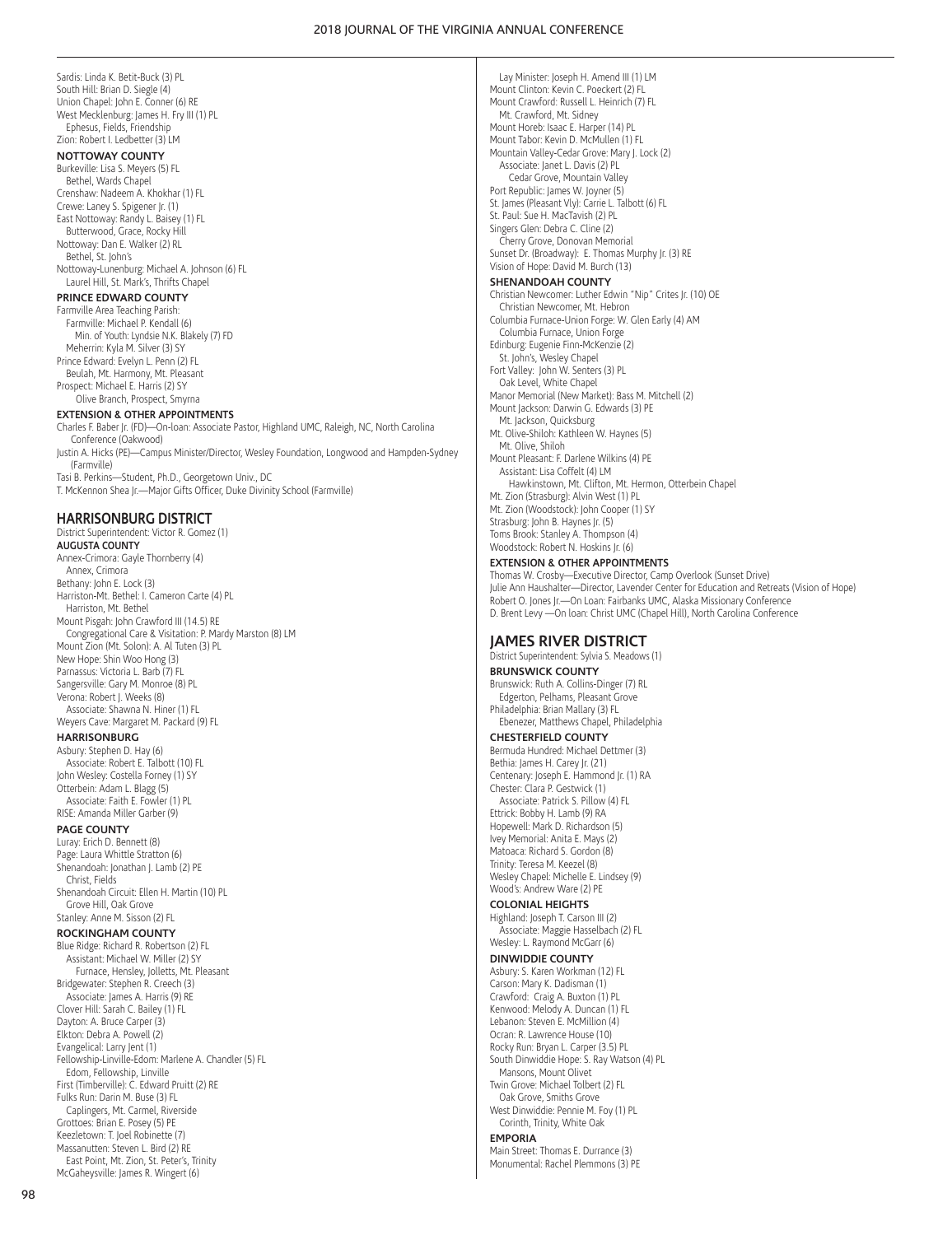#### VII. APPOINTMENTS

#### **GREENSVILLE COUNTY**

Centenary (Jarratt): Richard C. Franklin Jr. (4) PL Greensville: Joellen M. Simmons (6) PE Independence, Mt. Pleasant

#### **HOPEWELL**

First: J. Christopher Andress (5) Wesley: Jacob H. Sahms (3)

#### **PETERSBURG**

Saint Mark's: Gerald L. Wicker (3) PE Trinity: Robin M. Jones (2) PL Washington Street: Thomas F. Lester (3) PL

#### **PRINCE GEORGE COUNTY**

Prince George Cooperative Parish: Michael Baugham (4) FL Associate: Deborah F. Baugham (2) PL Blandford, Gary's, Salem

Prince George: Gilbert M. Elder (6) FL Newville, Salem

Sycamore: DeWayne A. Duncan (6) Trinity (Disputanta): Stephen P. King (5)

## **SOUTHAMPTON COUNTY**

Boykins: Kyle Bass (2) SY

Boykins, Branchville, Persons Capron: Frederick C. Brockhausen III (1) FL Associate: David Everett (4) SY Capron, Drewryville, Joyner, Vincents Grv Courtland: William L. McClung Jr. (1) Grace Memorial: William H. Sloan (2) PE High Street: Nathan A. Decker (4) Newsoms: Penny G. Rasnake (1) FL

Barnes, Newsoms

### **SUFFOLK**

Magnolia: Michael W. Harrington (5) FL Main Street: Richard L. Meiser Jr. (1) Oxford: Rita Kanten (2) RL Providence: Garland K. Hines (9) RE Somerton: John E. Meservey (1) PL Whaleyville: John E. Meservey (6) PL

## **SUSSEX COUNTY**

Fort Grove: R. Shaun Smith (2) PL Rocky Hock-Ivor: Clifton D. Fritzinger (9) PL Ivor, Rocky Hock Concord: Brian J. Simmons (6) Lebanon: Donna B. Smith (4) PL Sharon: James H. Harrison Jr. (4) FL Wakefield: Glenn Riggs (3) FL Waverly: Steven C. Snodgrass (4) FL

## **SURRY COUNTY**

Claremont: Sheena A. Laine (1) SY Surry: Raymond G. Rowland (29) Carsley, Oak Grove, Surry

## **EXTENSION & OTHER APPOINTMENTS**

Andrew H. Book—James River District Director of Congregational Excellence Delano Douglas (FL)—Director, Wesley Foundation, Virginia State University (Ettrick) J. Stanley Hargraves—Registrar, Union Presbyterian Seminary (Chester) Anthony Hunley (AF)—Chaplain, U. S. Army, Fort Lee, Virginia (Indiana Conference) Robin C.M. Jones (FL)—Director of the Spiritual Care Program, Jackson-Feild Homes (Trinity, Petersburg)

Donna B. Smith (FL)—Chaplain, Greensville Correctional Center (Lebanon, Sussex) R. Shaun Smith (FL)—Dendron Mission Center Coordinator (Lebanon, Sussex) John D. White (FD)—Autism Teacher, Chesterfield County Schools (Trinity/ Chesterfield)

## **LYNCHBURG DISTRICT**

District Superintendent: Scott E. Davis (3)

#### **AMHERST COUNTY**

Amelon: Mark A. Tinsley (1) OKF Emmanuel: Nancy Coleman Johnson (6) FL Mt. Tabor-Smyrna: Joyce G. Austin (11) LM Mt. Tabor, Smyrna

## **APPOMATTOX COUNTY**

Appomattox Circuit: John E. Flood (1) FL Mt. Comfort, Trinity

Bethel: Nancy G. Engle (2) SY **BEDFORD**

Main Street: Richard H. Ecklund (5) Associate: William P. Greer (3) RL

## **BEDFORD COUNTY**

Bellevue: R. Kent Wise (2) Bethany, Oakland Bethesda-Patmos Cooperative Parish: Richard L. Barton (3) Bethesda, Patmos Bethlehem (Moneta): David W. Lord (12) Assistant to Pastor: Susan M. Hughes (2) PD Center Point-Salem: William R. Clark (7) PL Center Point, Salem

Cove: Kevin D. Yarnell (2) SY Ebenezer-Otterville: Mark A. Wilkerson (14) LM Ebenezer, Otterville Emmaus-Leesville: Edward F. Sheehan (6) FL Emmaus, Leesville Epworth (Thaxton): June C. Carpenter (3) Forest-Forest Road Cooperative Parish: Sue W. Keen (1) PL Forest, Forest Road Kelly Circuit: Mark W. Tucker (3) PL Mt. Zion, New Hope Lebanon: Steven D. Parker (9) RA Mountain View: Steven L. Propst (10) Otter: Willie Butler (1) RE Ephesus, Nicopolis Peaksview: Russel K. Alden (3) PL Hickory Grove, Wilsons Shiloh-Mt. Olivet Cooperative Parish: Charles E. Johnson Jr. (7) PL Mt. Olivet,Shiloh Union: Denny Van Aalsburg (2) SY **CAMPBELL COUNTY** Bethany: Jennifer V. Moore (4) FL Bethlehem (Concord): Daniel R. Dibble (9) PL Bethlehem, Early's Chapel Brookneal: Willie B. Guill (2) RE Calvary: Michael W. Miller (10) PL Huddleston-Mt. Horeb: Jane L. Whitehead (2) PL Huddleston, Mt. Horeb Indian Hill: James D. Stevens (5) ROF Lane Memorial: Benjamin E. Horrocks (3) Mt. Zion: Steve Kidd (1) SY Mead Memorial: Keon Huh (2) Mount Hermon: Dawn Compton (4) FL New Hope-Sharon: Richard A. Daily (4) RE New Hope, Sharon Providence-Whites: George Jack Davis (5) FL Providence, Whites Rustburg: Sung Woon Yoo (7) Salem: Charles E. Schooler (21) FL Timberlake: Bradley A. McMullen (3) Wesleybury: William A. Smith (7) SY West Campbell: Marcia K. Huntsman (4) Evington, Lambs **LYNCHBURG** Boonsboro: Amy Beth Coleman (3) Centenary: R. Douglas Gunsalus (5) Chestnut Hill: Elizabeth W. Ecklund (3) Christ Community Fellowship/Monroe: Yo Sep Nam (2) SY Christ's Community Fellowship, Monroe Court Street-Marsh Memorial: William Turner Burleigh (11) FL Court Street, Marsh Memorial Fairview-New Bethel: Phillip C. Showers (12) FL Fairview, New Bethel Fort Hill: Ronald A. Litten (3) Minister of Music and Congregational Care: Janet D. Hawkins (19) FD Heritage: Paul S. Baker (3) Associate: Robert F. Michalides (2) FL Jackson Street: Reason A. Chandler (6) FL ,<br>Peakland: John N. Vest (6) Tyreeanna: James W. Martin (19) RL **PITTSYLVANIA COUNTY** Anderson Memorial (Gretna): Sharon L. Forbes (5) Fowler Memorial: Debra A. Straughter (1) PL Bethany-Ebenezer, Mt. Airy Hurt: Robert J. Thorne (7) RA Mount Airy: Kyle D. Uselton (4) SY Providence, Republican Grove, St. Andrew New Bethel-Motley: M. Stephen Morris (3) FL Motley, New Bethel Payneton: Harold E. Thornton (3) RE Siloam: Blair O'Quinn (1) FL Smith Mountain: Mt. Zion: Rodney Newbill (3) SY

New Ridgeway: Ricky R. Scott (4) SY Zion: David P. Edinger (4) FL

## **EXTENSION & OTHER APPOINTMENTS**

Ashley Abarca-Mitchell— Building Lives Foundation

Dori Baker—Senior Fellow for Research and Learning at the Forum for Theological Exploration (Peakland)

Marc D. Brown—Director of Connectional Ministries, Virginia Conference (Emmanuel) Benjamin D. Burks—Executive Director of Brandon Oaks (Bethlehem) Jennifer Vestal Moore (FL)—Chaplain, Randolph College

Leigh Anne Taylor (FD)—District Revitalization Coordinator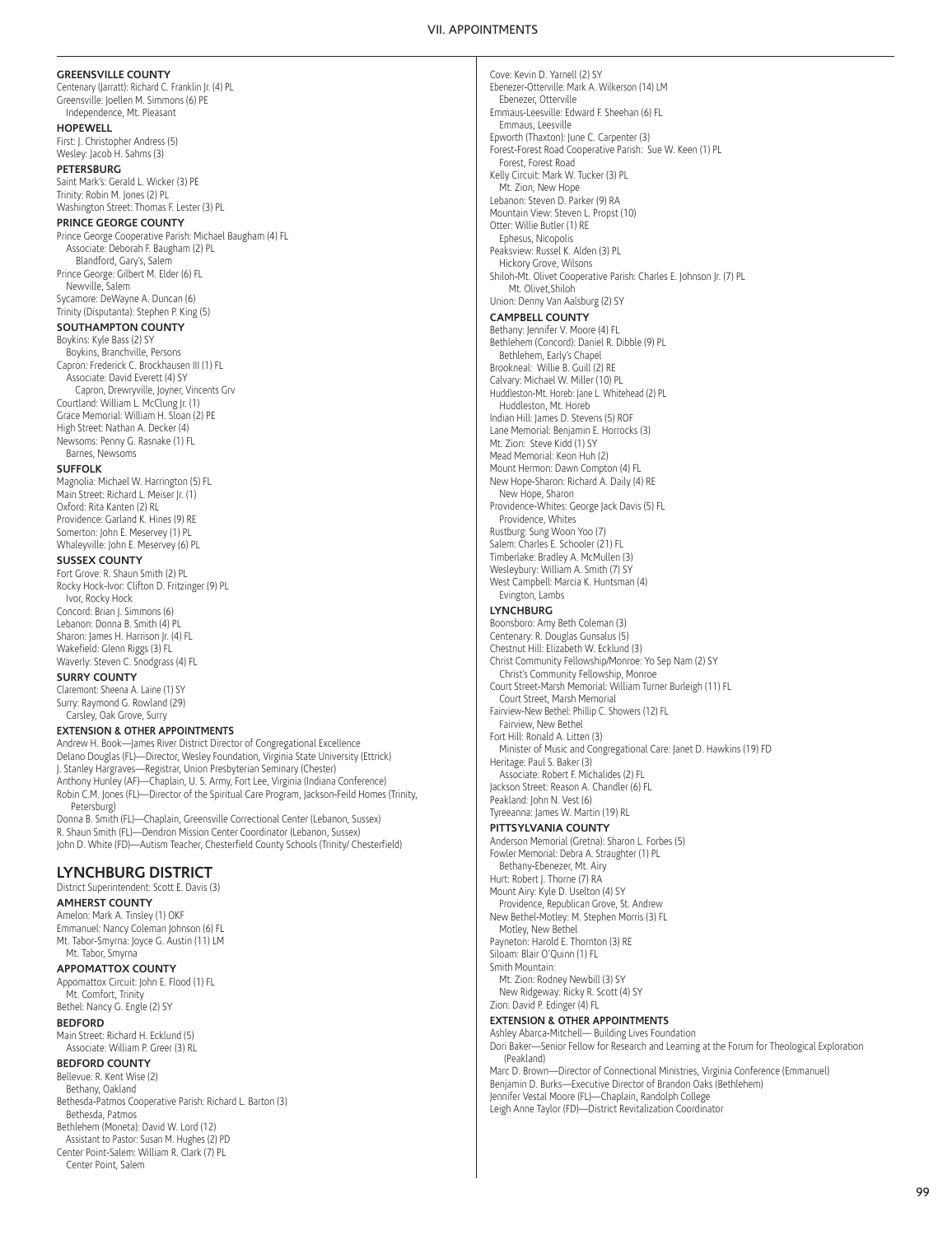## **RAPPAHANNOCK RIVER DISTRICT**

District Superintendent: Theodore Smith (8) **CAROLINE COUNTY**

Bethel: Mark Roscoe (1) PL Bowling Green: Carol Seeley (2) OF Caroline: Mark A. Lawrence (6) PL Mt. Vernon, St. Paul's Hopewell: Lou Woolner (11) PL Rehoboth: Christopher Watson (4) PE Shiloh: Jarvis Bailey (3) PL Wrights Chapel: Charles Tillapaugh (27)

#### **ESSEX COUNTY**

Essex-King & Queen: George M. Warner Sr. (4) Lebanon, Providence, Trinity

#### Tappahannock Memorial: Loretta A. Benninghove (2) **FAUQUIER COUNTY**

Cedar Run: J. Stephen Little Jr. (8) FL Trinity, Wesleyan Grace (Hartwood): Brenda Lee Pusso (9) Liberty: Robert A. Almy (1) FE Midland: Barbara H. Jamieson (6) RL Morrisville: Elizabeth S. Glass (5) Mount Horeb: Gayle D. Porias (9) Remington: Walter W. Westbrook (7)

#### **FREDERICKSBURG**

Fredericksburg: Gina Anderson-Cloud (1) Associate: Joshua M. Hagstrom (1) FL Pastor of Congreg. Care: TBS Hillcrest: Justin L. Williams (9) FL

**KING AND QUEEN COUNTY** Mizpah: Betty Jo Sims (13) PL Shepherds: Ellis H. Gayle (2) PL

#### **KING GEORGE COUNTY**

Dahlgren: Thomas G. Lee Sr. (4) Fletchers Chapel: Michael B. Reaves (7) Trinity: Susan M. Reaves (7)

## **KING WILLIAM COUNTY**

Epworth: Jonathan B. Baker (7) PL McKendree: Betty Jo Sims (2) PL

## **LANCASTER COUNTY**

Asbury: Jack T. Bailey (5) PL Bethel-Emmanuel: Tae Won Kang (3) Bethel, Emmanuel Irvington: Jesse C. Blythe (1) PL Kilmarnock: Penny P. Cory (6) White Stone: L. Bryan McClain (11)

#### **NORTHUMBERLAND COUNTY**

Bethany (Reedville): Derek E. Tomek (2) FL Bluff Point: Jack T. Bailey (5) PL Galilee: Carl L. Perez (4) Heathsville: Rebecca L. Minor (8) Henderson: Han Yi (1) FL Melrose: Kathy B. Gochenour (3) Mila-Wicomico: Donna M. Blythe (11) PL Mila, Wicomico Northumberland: John C. Wright (2) FL Afton, Fairfields Rehoboth: Donna M. Blythe (7) PL

## **RICHMOND COUNTY**

Richmond: Kenneth E. Hanson (4) FL Calvary, Hopewell, Oakland Warsaw: Daniel Burch (2) FL

#### **SPOTSYLVANIA COUNTY**

Eastland: Craig A. Muffley (8) Peace: Scott D. Hopkins (2) Shady Grove-Olivet: Hae Rin Lawson (7) Olivet, Shady Grove Tabernacle: James G. O'Quinn (1) Wilderness Community: Karma Denise Walton (2) OE Zion: Barry R. Blakley (1) PL

## **STAFFORD COUNTY**

Andrew Chapel: Thomas L. Swingle (4) PE Antioch: Wilhelmina "Mina" Sumpter (1) RE Ebenezer: Robert D. Lough (2) Associate: Mark Montgomery (4) Falmouth: Robin BeMiller (5) PL New Hope: Teresa S. Smith (9) Regester Chapel: Sung Il Yoo (6) Saint Matthias: Bert Cloud (1) Salem: Robin BeMiller (5) PL

#### **WESTMORELAND COUNTY**

Andrew Chapel: Kevin F. Elmore (4) FL Carmel-Coles Point: Robert W. Gochenour (3) Carmel, Coles Point

## **EXTENSION & OTHER APPOINTMENTS**

Robert A. Almy—Church Ingenuities (Liberty) James A. Ginther (PE)—Student, Clinical Pastoral Education Gerald C. Headley III—Chaplain, Charles County Hospice, MD Gayle D. Porias—Dir. of Heartwood Ministries (Mount Horeb) Mark A. Roscoe (PL)— Director of Crossroads Mission Center Teresa Signer Smith—Director, New Pathways Ministries (New Hope)

#### **DIACONAL, DEACONESS & HOME MISSIONER**

Susan Lewandowski (DC)—GED Instructor, Rappahannock Area Regional Adult Education (Fredericksburg)

## **RICHMOND DISTRICT**

District Superintendent: Peter M. Moon (4) **CHESTERFIELD COUNTY** Asbury Memorial: R. Jason Elmore (3) PL Beulah: Donald D. Gibson (2) Associate: Jonathan F. Poarch (1) FL Associate: Julio C. Serrano-Perez (1) FL Bon Air: N. Burton Brooks Jr. (4) Associate: Jennifer L. Day (5) Brandermill: Jim C. Dunkin (3) MOD Associate: Terry Kwanghyun Eum (2) FL Mount Pisgah: Robert E. Cooper (7) Dir. of Youth and Young Adult Min.: Amy L. Crisp (3) FD New Life: Michael T. Maxwell (11) Providence: Derrick Parson (4) Saint Luke's: Lisa K. Sykes (8) Saint Mark's: Francis T. Cooper (4) Sherbourne: Pamela H. Culler (13) PL Woodlake: Gordon K. Pruitt (4) Associate: Marie E. Misiaszek (2) FL

#### **GOOCHLAND COUNTY**

Bethel: John R. Hall Sr. (21.5) AM Corinth: James E. Lavender Jr. (1) RE St. Matthew's: Michael L. Whaley (2)

## **HANOVER COUNTY**

Duncan Memorial: Dorothy McNeer O'Quinn (2) Associate: Joshua A. McCauley (2) FL Dunns Chapel: William R. Freeman (7) RE Enon: ReNe'e R. Teague (5) Forest Grove: Linda E.F. Crabbs (6) Kenwood: Daniel Kim (4) Lebanon: R. Spencer Broce (14) Mechanicsville: Kerry D. Boggs (19) Mount Hermon: Keith A. Lauer (10) PL New Song: Chad M. Herndon (11) Dir. of Discipleship: Cynthia A. Lee (3) FD Prospect: Sheldon "Mac" F. McLeod (2) ROF Saint Peter's: Yun Chol Kim (1) Shady Grove: John J. Kelchner Jr. (9) Associate: Sandra Bottoms (4) Shiloh: Sarah G. Sealand (5) West Hanover: Owen M. Taylor (1) FL Beaverdam, Rouzies Chapel **HENRICO COUNTY** Brookland: Richard "Dickie" Coffey (2) PL Chamberlayne Heights: Linda Driver Ray (5)

Christ: Karen B. Hittel (4) Corinth: W. Joseph Winfree (6) Discovery: J. Adam Sowder (2) Fairmount: Mi Sook Ahn (2) PE Good Shepherd: T. Bryson Smith (1) Associate: Lisa M. McGehee (9) FD Greenwood-Laurel Park: Barbara D. Lewis (7) FL Greenwood, Laurel Park Highland Springs: Douglas E. Crockett (8) OE Lakeside: Mark V. Rooks (2) Laurel Hill: Yunho Eo (1) River Road: Darcey G. Johnson (4) Saint Andrew's: Erin Reibel (3) PE Shady Grove: Christina R. McLain (2) Associate: Anne B. 'Beanie' Kelley (4) FL Skipwith: T. Todd Smith (3) Trinity: Larry E. Lenow (6) Associate: Andrew B. Willson (3) Minister of Discipleship: Judith Clegg Oguich (19) FD Welborne: F. Elizabeth Givens (7) Willis: Arthur D. "Art" Thomas (2) OR Worship and Praise: Timothy J. Kirven (8) FL

# **LOUISA COUNTY**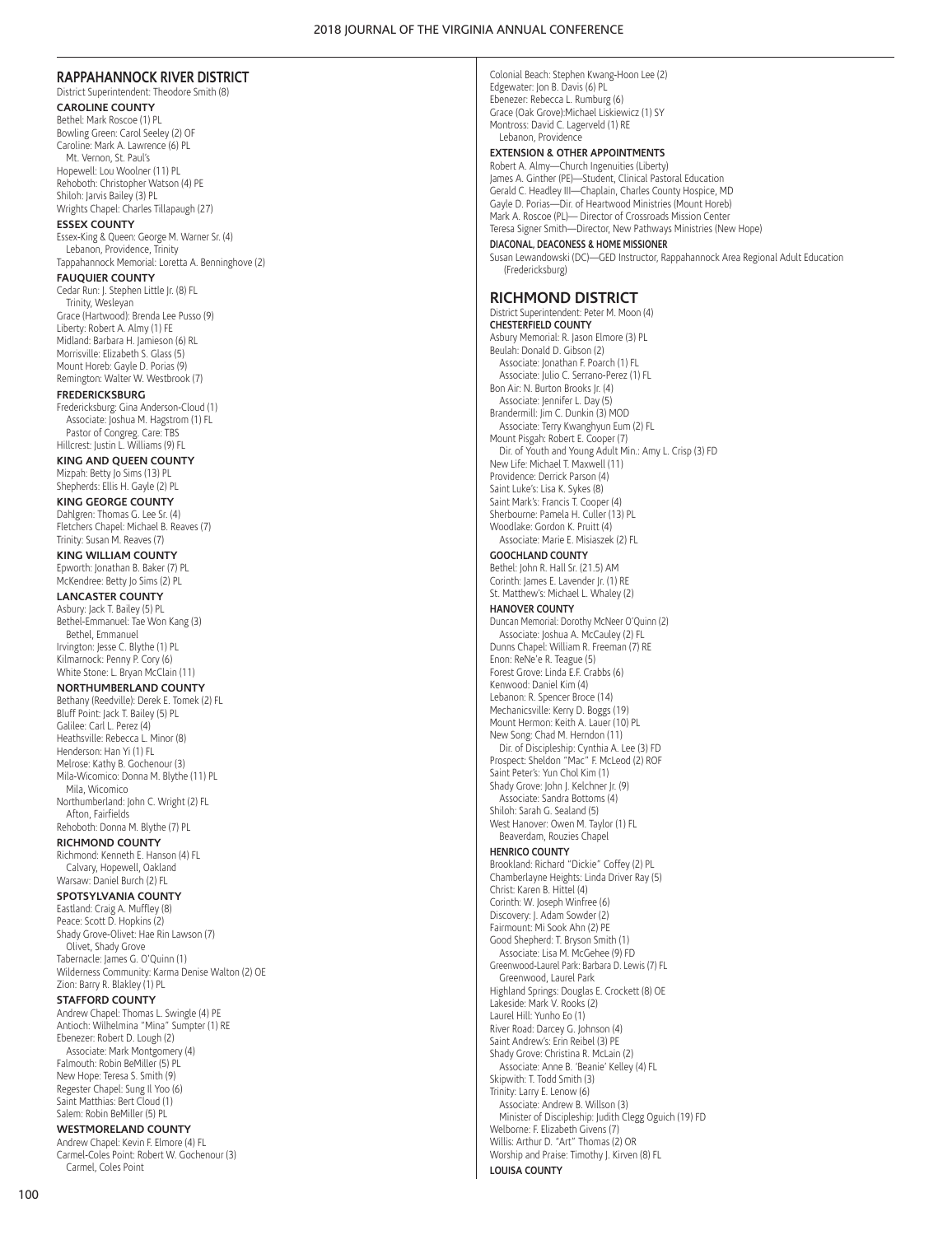#### VII. APPOINTMENTS

Gum Spring: Lauren E. Lobenhofer (5) **NEW KENT COUNTY** Providence: William H. John Jr. (5) **POWHATAN COUNTY** Powhatan: John T. Hemming (7) **RICHMOND** Asbury (Church Hill): Marilyn A. Heckstall (14) Belmont: Larry J. Cochran (8) Associate: Julio Serrano-Perez (6) FL Boulevard: Rachel G. May (7) Calvary: Kurtis A. Knobel (1) RE Centenary: Matthew D. Bates Jr. (8) Central: Amy Wolz Johnson (2) Emmaus at Stratford Hills: Chul Ki Kim (6) Ginter Park: Dennis C.M. Lipke (7) RE Huguenot: Gay B. Hall (3) RE Ramsey Memorial: Claudia H. Stallings (1) Associate: Norma E. Aguilar (12) PL Reveille: J. Douglas Forrester (5) Associate: Stephen A. Coleman (9) FL Dir. of Adult Discipleship: Kelley Lane (5) FD

Walmsley Boulevard: Denise B. Watkins (6) FL Wesley Memorial: Rodney M. Hunter (33) RE Westhampton: Christina Haga Turner (10) Westover Hills: Donna C. Holder (9)

## **EXTENSION & OTHER APPOINTMENTS**

Caitlyn Fox Bailey—Chaplain, VCU Health Systems (Westover Hills) Lindsey Baynham—Associate Director, Center for Clergy Excellence, Virginia Conference (Boulevard) Christopher M. Bennett—Associate Facilitator and Consultant, The Spark Mill (St. Matthew's) Florence F. Brooks—Director of Pastoral Services, Cedarfield (Bon Air)

David E. Carl Jr.-Ex. Dir. of Spiritual Care & Education, Atrium Health, Charlotte, NC and On loan: Pastor, Big Spring UMC, WNC Conference (River Road)

Katie B. Anthony Gooch—Director, Pace Center at VCU (Boulevard)

Kendra D. Grimes—Chaplain, Randolph-Macon College (Duncan Memorial)

Allen E. Gunther Jr.-Battalion Command Chaplain, US Army (Skipwith)

Lynda W. Harding (FD)—Chaplain, Hospice of Virginia (New Song)

M. Jan Holton— Associate Professor of the Practice of Pastoral Theology and Care, Duke University Divinity School (Reveille)

Virginia A. Lee (FD)—Associate Professor of Christian Education and Dir. of Deacon Studies, Garrett-Evangelical Seminary (Reveille)

Meredith L. McNabb—Director, Center for Clergy Excellence, Virginia Conference (Boulevard) Mark V. Ogren—Dir. of Congregational Excellence, Virginia Conference (Duncan Memorial) Nancy Robinson (FD)—Southeastern Jurisdiction Mission Advocate (Lakeside)

Crystal Sygeel —Director of Hospitality Ministries, Union Presbyterian Seminary (Good Shepherd) Kathryn F. Talley—Senior Development Officer, Community Housing Partners (Skipwith) Joseph Torrence (FD)—Chaplain, St. Christopher's School (St. Matthew's)

Dorothee Tripodi—Assoc. Dir. of Supervised Ministry and Vocational Planning, Union Presbyterian Seminary (Westover Hills)

#### **DIACONAL, DEACONESS & HOME MISSIONER**

Diane V. Hassell (DC)—Outreach Ministres (Mount Pisgah)

## **ROANOKE DISTRICT**

District Superintendent: Kathleen Overby Webster (6)

**BEDFORD COUNTY** Mays Memorial: Melanie D. Franklin (3) PL Parrish Chapel: Troy M. White (15) RL Three Oaks Fellowship: Mary Alice Colwell (1) PL

#### **BOTETOURT COUNTY**

Andrew Chapel: Morris A. Bennett (13) RE Buchanan: W. Douglas Mitchell (6) FL Lithia, Trinity

Eagle Rock: W. Raysor Sandifer (16) RL Eagle Rock, Glen Wilton, Shiloh Ebenezer: Melanie D. Franklin (3) PL Fincastle: JaeHaeng Choi (5) Saint Mark's: Justin S. White (2)

## **CRAIG COUNTY**

Foothills: Rodney Longmire (5) SY Hebron, Mt. Pleasant, Pierce Chapel New Castle: Charles R. Stacy (2) Bethel, New Castle

#### **FLOYD COUNTY**

Floyd Parish: Darren E. Landon (11) FL Copper Hill, Havens Chpl, Huffville, Stonewall Mt. Elbert: Daniel Purdom (2) PL

#### **FRANKLIN COUNTY**

Boones Mill: James R. Rodden (3) Mount Olivet:Jeffery T. White (1) PL

#### **GILES COUNTY**

Newport-Mt. Olivet: Morris V. Fleischer (11) FL Pembroke: E. Russell Gresham IV (1) First, Mt. Lebanon

## **MONTGOMERY COUNTY**

Asbury (Christiansbg): Kathy Carpenter (3) SY

Belview: Walter L. Pierce Jr. (2) PL Blacksburg: Ralph W. Rowley (2) Associate: Jennifer L. Fletcher (2) Associate: Kelly A. Shushok (3) FL Calvary (Christiansbg): Sebert W. Rorrer (17) RE Crockett Springs: Carrie Moffitt (1) PL Fieldstone: Ryan M. Schaeffer (1) PE Goodwin Mem.: Charles W. DeHart (2) RLOC Halls: Brenda Sternfeld (5) PL Lafayette: Jeane D. Dunkum (3) RE Mt. Tabor: Kenneth D. Farrar (9) PL Park: Patricia A. Jones (5) RE Prices Fork: Michael Hill (5) SY St. Paul (Christiansbg): Moonsup Paul Song (4) Trinity (Christiansbg): Russell Shepherd (7) PL Wesley Memorial: Daniel K. Purdom Jr. (2) PL White Memorial: Herbert C. Williams Jr. (11)

## **ROANOKE**

Fairview: Donald W. Baldwin (10) FL Grace: Robert L. Haley (2) RE Greene Memorial: Philip Waltz (1) Huntington Court: Jeffrey D. Wilson (9) Raleigh Court: Seungsoo Jun (4) Saint Paul: Lyle E. Morton (3) South Roanoke: Craig C. Newman (1) Southview: Warren R. Carswell (3) Trinity: William C. Logan (15) RE West End: Lyle E. Morton (3) Windsor Hills: Douglas B. Paysour (4) Woodlawn: John B. Snyder (5)

## **ROANOKE COUNTY**

Bonsack: J. Randall McMillen (3) Catawba Circuit: Scott Robertson-Gouge (3) OR Catawba, McDonalds Mill, Shiloh Cave Spring: Denise P. Bates (4) Associate: Joanna M. Paysour (7) Dir of NextGen Min: Timothy S. Craft (2) FD Lawrence Memorial: Terry A. Ross (8.5) RL Locust Grove: Benjamin F. Lockhart Jr. (10) PL Mount Pleasant: Robert G. Stutes (6) OR Northview: Douglas R. Sasser Jr. (2) Rockingham Ct: Nathan Colwell (1) FL Thrasher Memorial: Walter B. Failes Jr. (8) Associate: Jesse M. Moffitt (2) FL

#### **SALEM**

Calvary (Salem): Jason L. Bryant (4) FL Central: Bryan K. Buckles (4) First: Alan T. Combs (2) Associate: Jeffrey L. Dorsey (22)

## **EXTENSION & OTHER APPOINTMENTS**

M. Lynne Alley-Grant—Ministry Coach, Epicenter Group (Fieldstone) Carroll Clifton Carter (RE)—On loan: Moriah-Holmes Grove, WNC Stephen Darr—Campus Ministry Dir., Community College Ministries (Blacksburg) Bret-Ashton G. Gresham—Director/Campus Minister, Wesley Foundation at VA Tech (Blacksburg)

#### **STAUNTON DISTRICT**

District Superintendent: David J. Rochford III (6) **ALLEGHANY COUNTY** Alleghany: Shannon P. Cox (6) SY Callaghan: Nancy A. Palmer (3) FL Fletcher Chapel, Hoke Chapel Epworth-Mountain Valley: Jonathan S. Greer (1) FL Epworth, Mountain Valley Iron Gate: Robert W. Smith Jr. (1) RE Iron Gate, Longdale, Walton Mem. Mt. Pleasant-.S. Covington: Yun Goo Kang (2) OE Mt. Pleasant, South Covington Potts Valley: David C. Brown (17) FL Humphrey's, Persinger Mem., Pinnell **AUGUSTA COUNTY** Bethlehem-Jollivue: Sarah E. Payne (2) PE Bethlehem, Jollivue Calvary: David F. Vaughan (1) Churchville Cooperative Parish: Lester W. Kennedy (4) FL Glossbrenner, Saint James Fishersville: Charles F. Bates (4) Greenville: James S. Bollinger (1) FL Lyndhurst-Oak Hill: Vivian M. Utz (3) FL Lyndhurst, Oak Hill McKinley: Donald L. Long (19) RE Mint Spring: Ryan S. Oswald (2) St. Paul's-Goshen: Patrick G. Kelly (1) SY Goshen, St. Paul's (Craigsville) Shenandoah: Reginald A. Early (4) RL Asbury, Community, Lawson, Randolph St. Sherando: J. Gregory Kropff (2) PL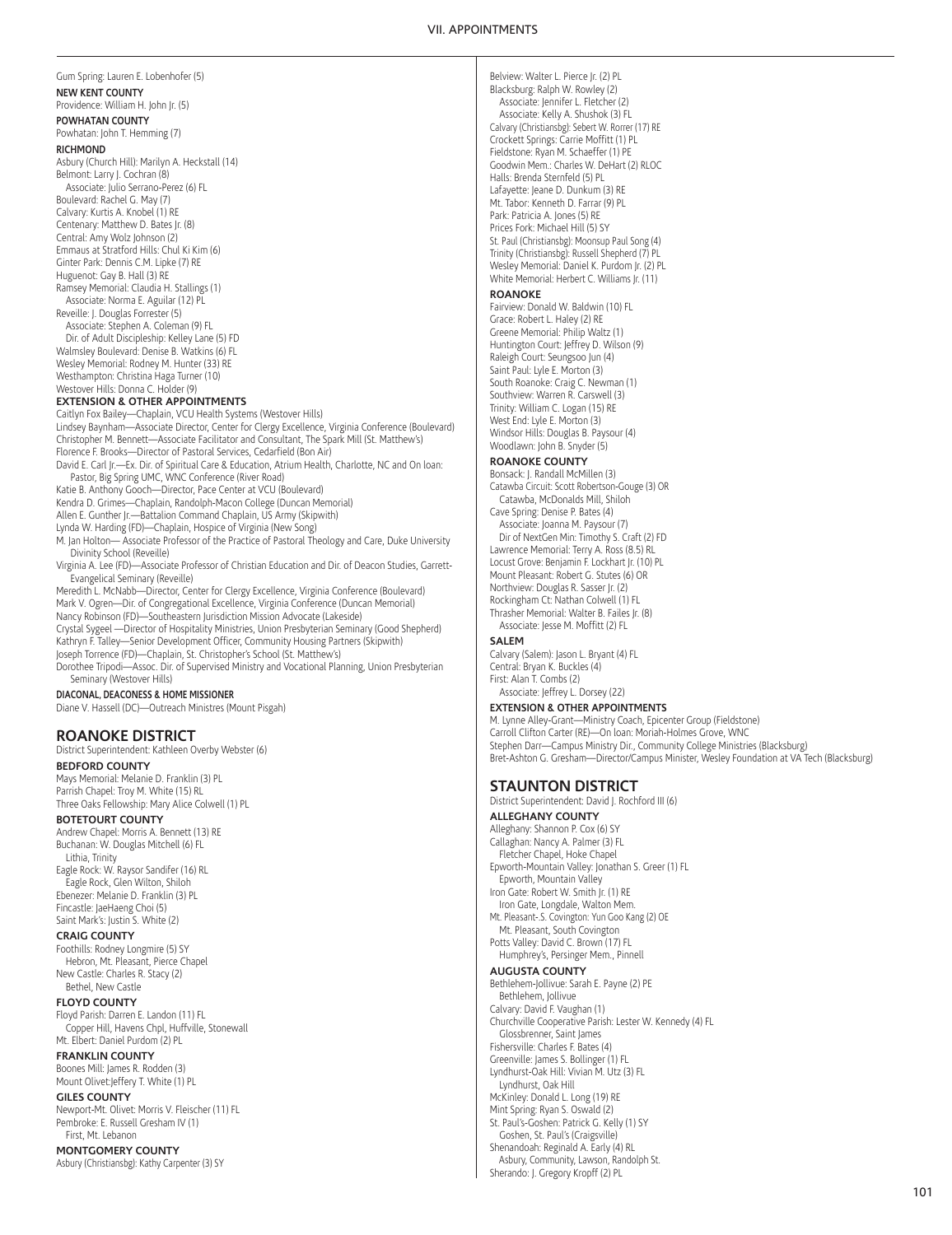**BATH COUNTY** Bath: Lorrie J. Aikens (7) FL Burnsville, Eden, Starr-Bolar, Va. Chapel Hot Springs: Namseok "Andrew" Baek (1) OE Ashwood, Emory **BOTETOURT COUNTY** Mount Olivet: Doris T. Hedrick (7) PL **BUENA VISTA** Saint John's: Louis H. Caddell (2) OR People United in Christ: Danta Thompson (5) SY **CLIFTON FORGE** Central: J. Lynn Wright (5) FL **COVINGTON** Christ's Cooperative Parish: Deborah D. Washer (6) FL Christ, Parrish Court Granbery Memorial: Russell T. Urban (4) Mt. Carmel: Douglas E. Hollenbeck (17) FL **HIGHLAND COUNTY** Blue Grass: W. Andre Crummett (19) FL Blue Grass, Hightown McDowell: Chilton W. McPheeters (1) OR Doe Hill, McDowell, McKendree, Totten Monterey: Bobbi Jo Gardner (5) SY Asbury, Green Hill, Monterey **LEXINGTON** Trinity: Joseph J. Cailles (3) **ROCKBRIDGE COUNTY** Collierstown: William D. Bearden (1) FL Collierstown, Mt. Horeb Ebenezer: Jody Lipham (2) SY Fairfield: Valerie W. Ritter (2) Emory, Fairfield Marvin: R. Michael Long (5) SY Rockbridge: Lucy Jackson Hughes (5) RL Beth Horon, Elliott's Hill, Mt. Zion **STAUNTON** Central: Won H. Un (6) Cherryvale Cooperative Parish: Clayton W. Payne (5) PE Cherryvale, Stonewall Christ: Sarah D. Locke (5) Marquis Memorial: Elizabeth von Trapp Walker (1) Saint John's: Charles H. Cole Jr. (2) Saint Paul's: Norman L. Ramsey III (1) Staunton-Grottoes: John D. Benson (6) SY

West Augusta: Mark A. Reuter (1) RE

#### **WAYNESBORO**

Basic: Chad T. Beck (2) FL Certified Lay Minister: Dale C. Crosby (2) LM Glovier Memorial: Janet Knott (1) RE Main Street: Linda Kusse-Wolfe (3) OE Certified Lay Minister: Harold E. Baldwin Jr. (14) LM Pleasant View: Eric Strother (6) SY Saint Mark's: Kevin W. Haynes (1)

#### **EXTENSION & OTHER APPOINTMENTS**

Augusta Street, Mt. Moriah, Mt. Tabor

Nathan P. Anderson (PD) – Student, Pre-medical program, Bryn Mawr, PA Paul J. Ritter (FL)—Chaplain, Keen Mountain Correctional Center Norman G. Tippens (RE)—Pastor, Wesley Memorial UMC, NC Conf. (Trinity, Lexington)

## **WINCHESTER DISTRICT**

District Superintendent: Steven J. Summers (1)

**CLARKE COUNTY**

Boyce-Millwood-White Post: Harry G. Neidig (2) PL Boyce, Millwood, White Post Crums: Thomas R. Barnard (4) Duncan Mem. (Berryville): James M. Smith (2) Marvin Chapel: Kenneth K. Patrick (16) RE Paris Mountain: Karen D. M. Adams (14) PL Mt. Carmel, Providence Chapel

#### **FAUQUIER COUNTY**

Cool Springs: Leah A. DeLong (1) RE Linden-Markham-Marshall Co-op. Parish: Terry L. Hendricks (3) PE Linden, Markham, Marshall Middleburg-Rectortown Co-op. Parish: Steven W. Weedling (3) Middleburg, Rectortown St. Mark's: Melbourne H. Bailey (2) RE

#### **FREDERICK COUNTY**

Brucetown: Susan G. Catlett (2) FL Burnt Factory: C. Steven Melester (13) AM Cedar Grove: Penny L. Wilson Jr. (1) Little Mountain, Mt. Pleasant Emmanuel: Barry L. Burkholder (4) Fairview-Refuge: Laetitia Schoeman (3) FL

Fairview, Refuge Gainesboro: Robert M. Throckmorton Jr. (1) RE Grace (Middletown): W. Clay Knick (3) Hites Chapel: Geraldine R. Burkholder (2) RL Howard Chapel: Anthony A. Wadsworth (6) RE Kernstown: Aaron W. Fitch (5) Macedonia: Michel Q. Mayton (5) Mount Olive-Relief: Seung Hae Yoo–Hess (1) Mount Olive, Relief North Frederick: Thomas W. Reynolds (6) AM Rest, White Hall Old Bethel-Welltown Cooperative Parish: Carl M. Chapman (4) PE Old Bethel, Welltown Pleasant View: Martha T. Reynolds (2) FL Mt. Pleasant-Lamps, Mountain View Redland: Andy L. Brock (2) Round Hill: Larry E. Craddock (1) Shockeysville: TBS Stephens City: J. Robert Schoeman (3) Wesley Chapel-Pine Grove: Philip H. Brumback (5) RL Pine Grove, Wesley Chapel **LOUDOUN COUNTY** Agape (Purcellville): Alphonso L. Irving (2) FL Bethany (Purcellville): Joshua S. King (2) Bethel: Michelle Nee-Hye Kim (2) Evergreen: F.W. Giessler II (20) Harmony (Hamilton): Debra R. Lucas (1) Leesburg: James N. Wishmyer (12) Minister of Administration: Wayne R. Reynolds (11) LM Dir. of Connect Ministres: Heather L. Wray (3) PD Loudoun: Donald R. Ferris-McCann (1) OE Unison, Upperville Mt. Olivet-Mt. Pleasant: Walton C. Forstall II (2) Mt. Olivet, Mt. Pleasant Rehobeth: Michelle Nee-Hye Kim (1) Round Hill: Daniel A. Wray (3) Short Hill: Marcellus H. Jagoe IV (4) PL Ebenezer, Hillsboro West Loudoun: Wesley S. Corber (8) PL Bluemont, Roszell Chapel Mt. Zion-Willisville Chapel Cooperative Parish: Tracey Lyons (2) OF Mt. Zion (Hamilton), Mt. Zion (Leesburg), Willisville Chapel **WARREN COUNTY** Bethel: John T. Stelzl (1) PL Front Royal: Terry L. Clark (2) Howellsville: Francis P. Bertrand (7) PL John Wesley: John T. Stelzl (2) PL Reliance-Ridings Chapel: J. Richard McDowell (2) Reliance, Ridings Chapel Riverton: C. Marc Roberson (5) Warren: Sherry L. Waddell (6) FL Asbury, Bennetts Chapel, Limeton **WINCHESTER** Braddock Street: G. Kirk Nave (7) Associate: Sean C. Devolites (2) PE Min. of Serve Min.: Joanna S. Dietz (4) FD First: William M. White (10) Greenwood-Market Street: Keiko T. Foster (2) Greenwood, Market Street John Mann–Wesley Cooperative Parish: Barbara A. Cousar (2) PE John Mann, Wesley Montague Ave.: Thomas H. Keithley (1) RE **EXTENSION & OTHER APPOINTMENTS** B. Justin Allen—Assistant VP for Student Life, Dean of Spiritual Life, and Director of the Institute for Church Professions, Shenandoah University (Braddock Street) Elizabeth LaBella-Foster—Intentional Community (Braddock Street) Sara E. Pugh Montgomery—On loan: Pastor, Coweta First UMC, Muskogee District, OK Conference (Braddock Street) Joshua R. Orndorff—Chaplain, Randolph-Macon Academy (Riverton) Colleen Halligan Preuninger (AF)—Director, Youth Theological Institute Rhonda VanDyke—Vice-President for Student Life, Shenandoah University (Braddock Street) Cynthia I. Zirlott (FD)—Protestant Chaplain, United Campus Ministry, Frostburg State University (Secondary appt.: Frostburg UMC; Charge Conference: First) **YORK RIVER DISTRICT**

District Superintendent: Seonyoung Kim (5) **CHARLES CITY COUNTY** Memorial: Jennifer A. Mercer (3) FL

## **GLOUCESTER COUNTY** Bellamy: Kenneth Stephen Waclo (10) Bethany (Gloucester Pt.): J. Michael Derflinger (2)

Bethlehem: Carol I. Bookwalter (6.5) RE Locust Grove: Booker D. Brown Jr. (1) FL Mt. Zion: Carol I. Bookwalter (1) RE New Hope: Chong Ho Yang (4)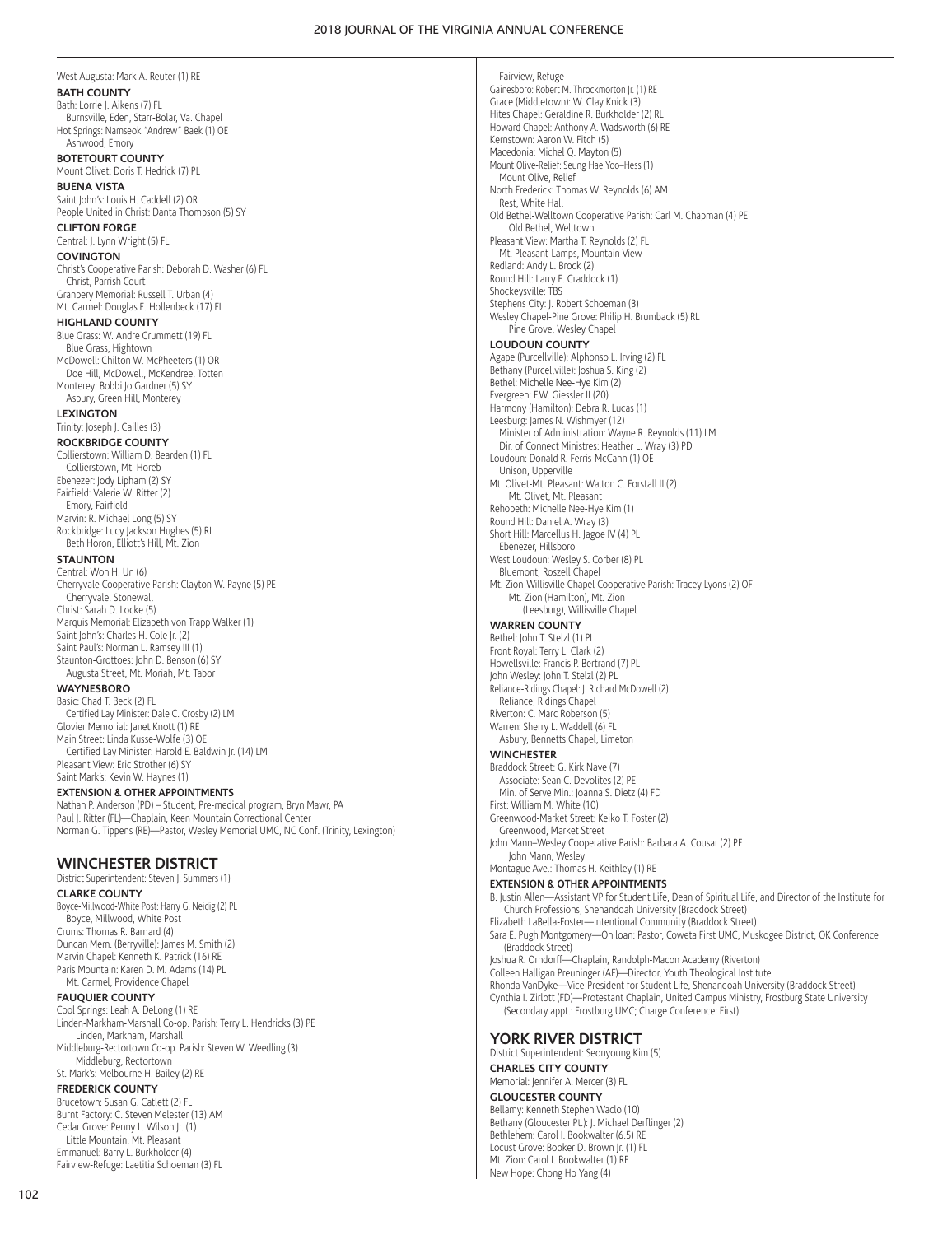Salem-Olive Branch: Ann On-Lin Tang (2) Olive Branch, Salem Singleton: Calvin J. Griffin (9.5) Susanna Wesley: **Janice Y. Commander** (1) RE **HAMPTON** Bethany: Esther N. Agbosu (1) First (Fox Hill): Brian K. Sixbey (9) First (Hampton): Candace L. Martin (4) Fox Hill Central: Eric J. Vaudt (5) Kecoughtan:Thomas P. Reynolds Jr. (1) RE Aldersgate, Central Phoebus: Rita L. Staul (2) RE Saint James: Michael L. Nelson (3) Saint Mark's: Deborah S. Clark (1) FL Wallace Mem.: Kevin E. English (1) OR Wesley: Gretchen O.S. Nelson (3) **ISLE OF WIGHT COUNTY** Benn's: Elizabeth Gray Caudill (2) Bethany: Michael T. Frank (5) Oak Grove-Riverview: Roderick L. Clayton (3) PL Oak Grove, Riverview Trinity: Daniel E. Elmore (1) Uzzell: Rebecca W. Gwaltney (7) PL Woodland: Amanda H. Newman (5) PE **JAMES CITY COUNTY** Mount Vernon: Lorena E. Beach (2) FL New Town: J. Garrett Livermon (2) Congregational Life & Discipleship Pastor: Marie B. Allen (3) PD Wellspring: Edward A. Hopkins (9) Youth Pastor: Todd J. Query (1.5) AF **KING & QUEEN COUNTY** Shackelfords Chapel: Kristie Askew (2) PL **KING WILLIAM COUNTY** West Point: Reginald G. Rumburg (1) AM **MATHEWS COUNTY** Bethel-St. Matthew: Yosub Namgung (2) PE Bethel, St. Matthew Beulah-St. Paul: Delia M. Parrish (8) Beulah, St. Paul Central: Ji Hoon "John" Choi (4) Mathews Chapel: Lisa R. Blackmonson (4) Salem: Bertina J.H. Westley (1) FL West Mathews: Jeongin Kim (5) PE Emmanuel, Grace-Providence **MIDDLESEX COUNTY** Clarksbury: Kenneth E. Cleveland (5) FL Lower Church: Ileana Rosario (4) Middlesex: Timothy R. Earnhardt (4) FL Forest Chapel, Old Church Urbanna: Robert Bruce Johnson (2) **NEW KENT COUNTY** New Kent: Seokchane Suh (3) FL Pamunkey, Tabernacle **NEWPORT NEWS** Asbury: C. Leon Basham Jr. (4) PL Chestnut Memorial: Robert M. Chapman (5) Christ: Thomas G. Tipton (7) First: Elizabeth A. Lutz (2) Grace: Forrest H. Teague Jr. (4) Holy Cross International: Yoon Seok Choi (9) OE Trinity: Donald L. Blagg (3) RL Parkview: Timothy M. Porter (7) PL Warwick Memorial: James D. Canody (1) Associate: Peggy M. Langille (3) FL Associate: Joshua E. Dalton (1) FL **POQUOSON** Tabernacle: James N. Earley II (4) Associate: Brenton A. Staul (4) PL Trinity: Patricia Anne Riggs (2) **WILLIAMSBURG** Williamsburg: Matthew W. Jones (9) Associate: Meghan Roth Clayton (1.5) Min. of Congregational Care: Helen Casey-Rutland (6) **YORK COUNTY** Crooks Memorial: Lisa A. Barbery (6) Providence: C. Douglas Akers (9) Saint Luke's: Clarence R. Brown (1) Associate: Ashley B. Roth (1) PE Zion: David C. Magruder (5) **EXTENSION & OTHER APPOINTMENTS** Dwight A. Hughes—Student, Belmont University, Nashville, TN

Koren B. Robins (PE)—On loan: Pastor, Orange UMC, North Carolina Conference Forrest Benjamin Teague (PL)—Campus Minister, United Campus Ministries, Christopher Newport Univesity